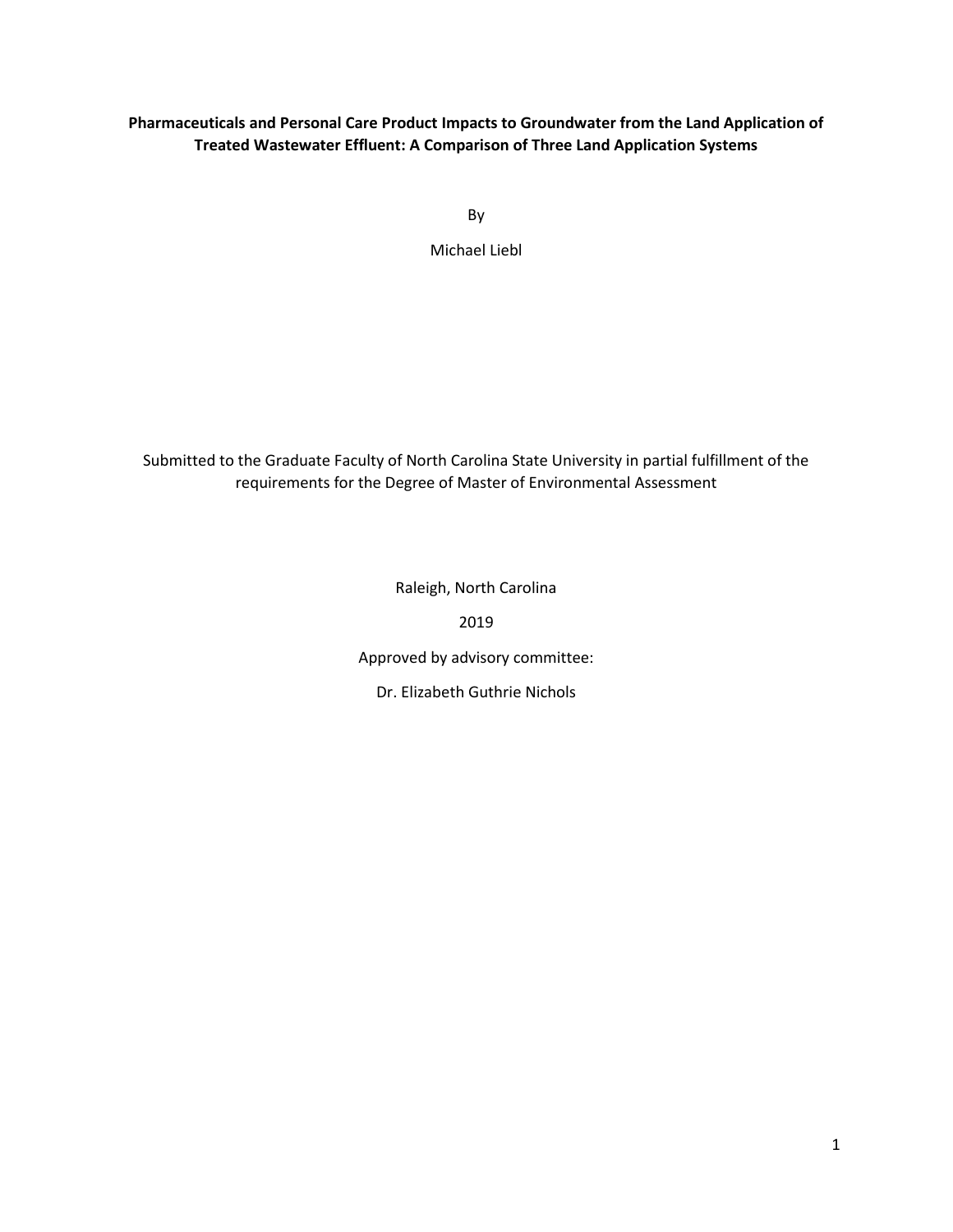#### **Abstract**

Liebl, Michael. Masters of Environmental Assessment: Pharmaceuticals and Personal Care Product Impacts to Groundwater from the Land Application of Treated Wastewater Effluent: A Comparison of Three Land Application Systems

Pharmaceuticals and Personal Care Products (PPCPs) represent a division of contaminants known as Contaminants of Emerging Concern (CECs), which are often not removed during traditional wastewater treatment processes. Through various procedures, wastewater treatment plants (WWTPs) play an essential role in the elimination of harmful contaminants for safe water use. Although traditional WWTPs are often effective in removing harmful contaminants, many PPCPs are often not removed in the process. Traditional WWTPs typically discharge treated wastewater effluent directly into nearby surface waters. Although, due to the potential harmful ecological impacts associated with discharging wastewater effluent directly into surface wasters, and lack of available fresh water in many areas, many WWTPs instead discharge treated wastewater effluent onto various approved lands. This review aims to identify and summarize PPCP concentrations in wastewater effluent and groundwater at three wastewater land application sites (LASs) across the United States in order to further evaluate the fate and transport of PPCPs originating from the land application of treated wastewater.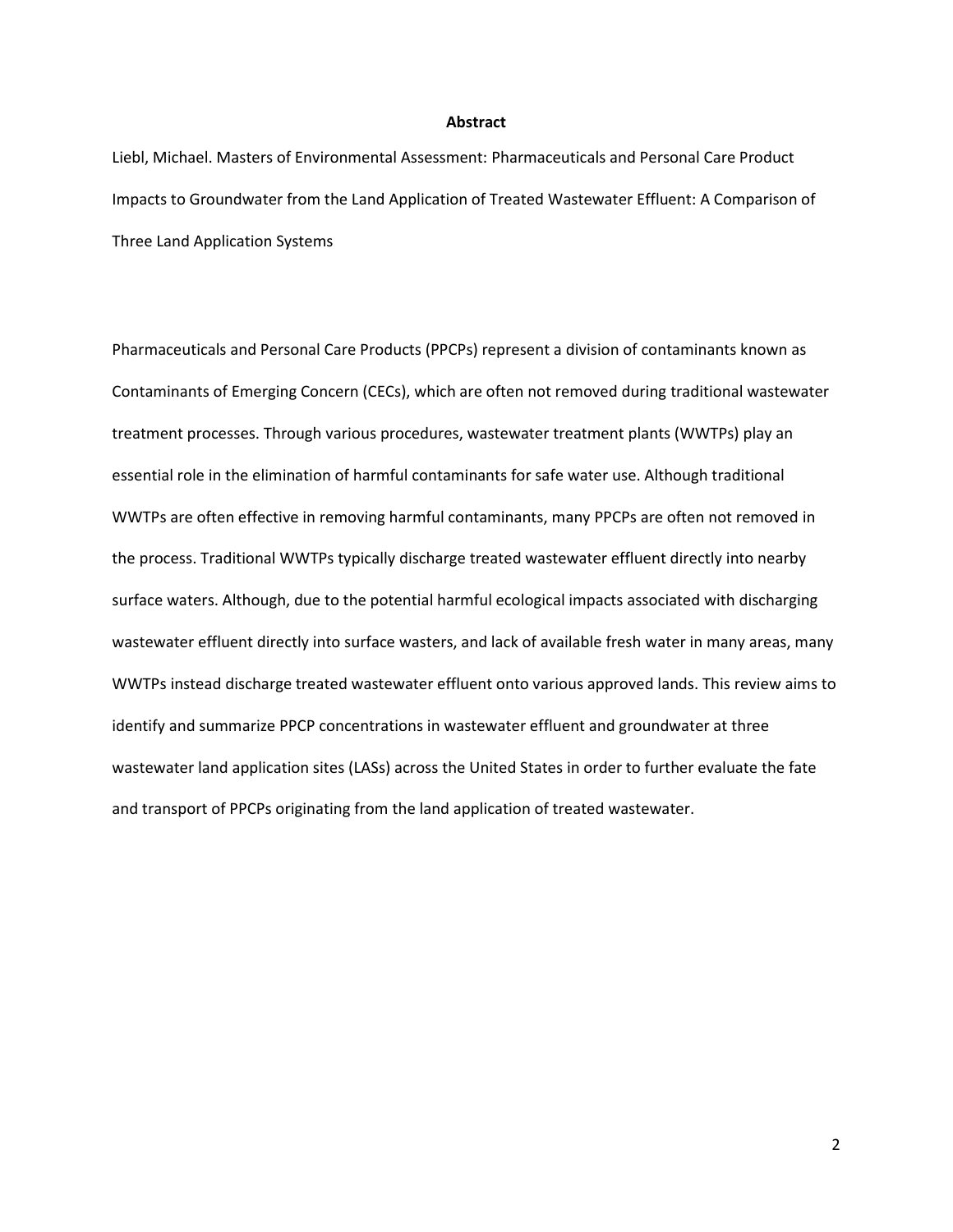# **Table of Contents**

| 7. Results |            |
|------------|------------|
|            |            |
|            |            |
|            |            |
|            |            |
|            |            |
|            | $.20 - 29$ |
|            |            |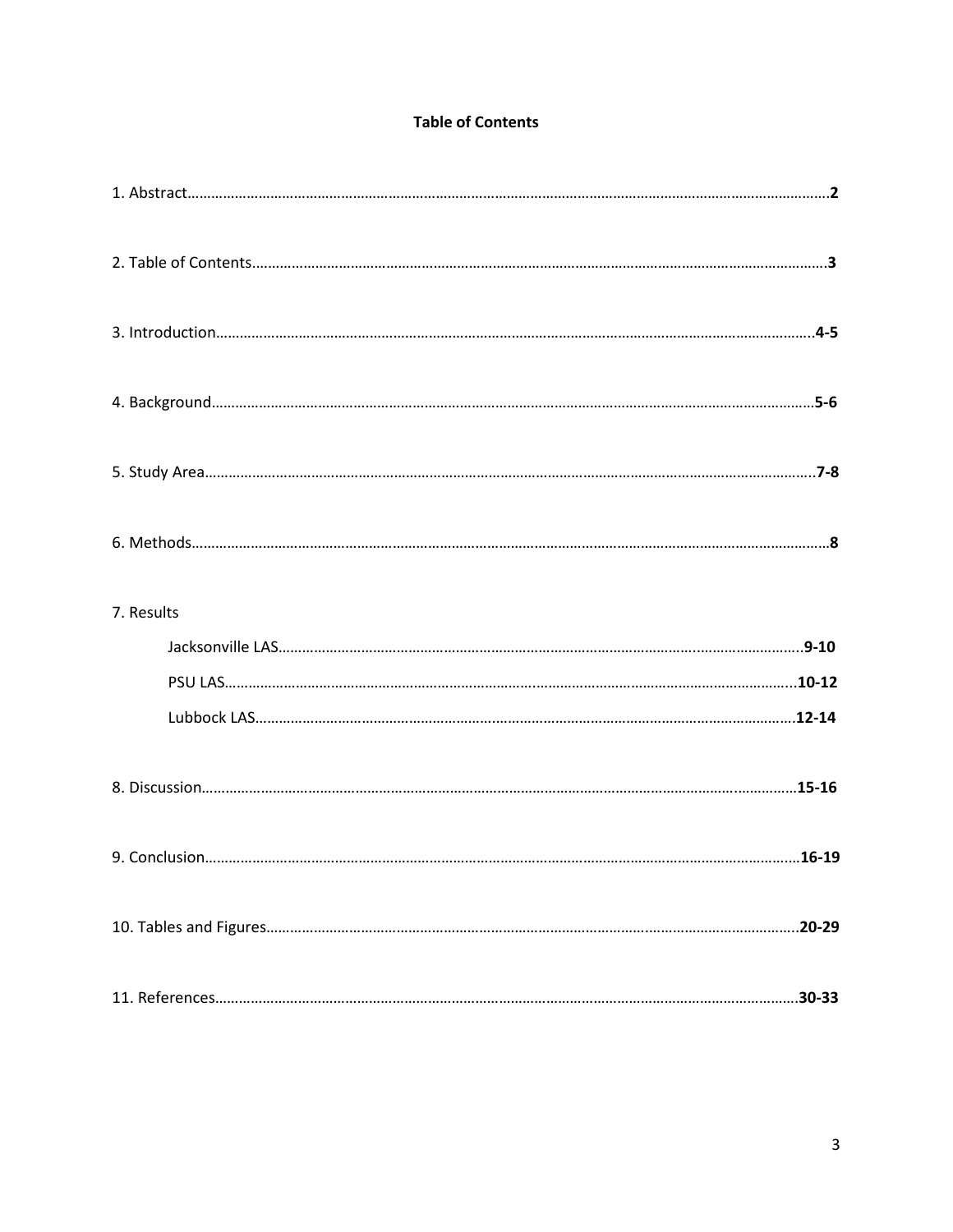#### **Introduction**

As human populations grow, effective municipal wastewater treatment continues to be essential for the health and safety of the natural environment and human population (NRC. 2012). Traditional wastewater treatment plants (WWTPs) are vital to providing effective means of dealing with human generated wastewater and treat the majority of municipal wastewater throughout the United States (McEachran et al. 2016). Treated wastewater effluent is typically discharged into various approved surface waters or land areas. Certain contaminants are often not removed from municipal wastewater by WWTPs and can result in negative impacts to the environment. Chemicals associated with pharmaceuticals and personal care products (PPCPs) represent a significant group of contaminants of emerging concern (CECs), that often remain in treated municipal wastewater and enter the environment (McEachran et al. 2018). These PPCPs can have various harmful effects in receiving surface waters. PPCPs can represent a significant ecological hazard for a variety of organisms in environments that receive waters from WWTPs and are currently not regulated by the federal government (McEachran et al. 2017).

Pharmaceuticals are used primarily to prevent or treat human and animal disease, whereas personal care products are used to improve the quality of daily life and include products such as moisturizers, lipsticks, shampoos, hair colors, deodorants, and toothpastes (Boxall et al. 2012). 4,000 pharmaceuticals are currently in use, and many types of chemicals are used in personal care products (Boxall et al. 2012). Although reported concentrations are generally low, many PPCPs have been detected in a variety of hydrological, climatic, and land-use settings and some can persist in the environment for months to years (Monteiro and Boxall 2009).

Once in the environment, PPCPs can result in detrimental effects on aquatic wildlife. Natural and synthetic estrogen compounds, including 17β-estradiol, estrone, and 17α-ethynylestradiol, have been reported to cause decreased fecundity in flathead minnows (Panter et al. 1998) and reduced testicular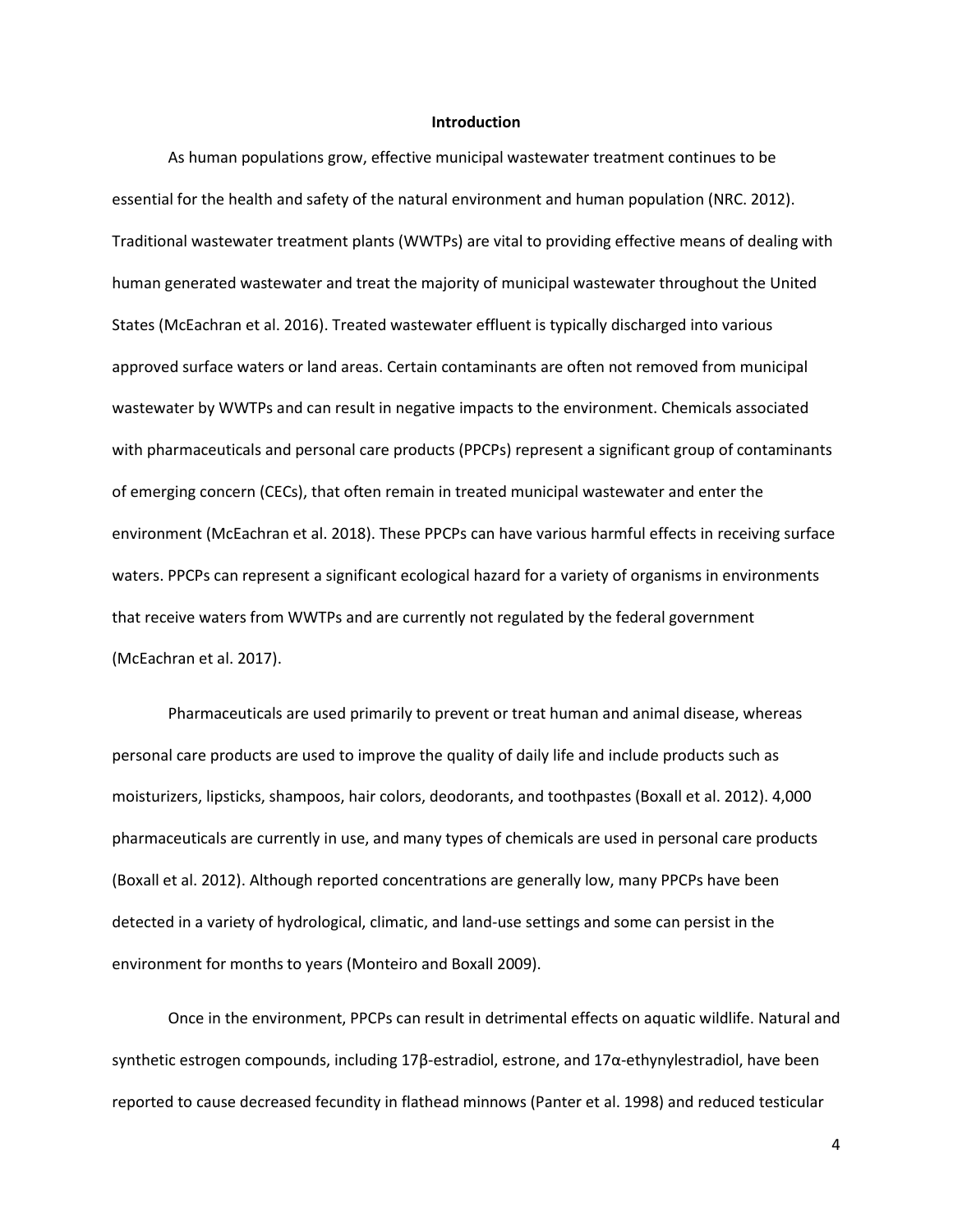development in trout (Jobling et al. 1996), among other negative reproductive effects in fish (McEachran et al. 2016). Furthermore, inhibition of growth and development of secondary sexual characteristics in *Daphnia magna*, an important indicator species in aquatic ecosystems, was reported after exposure to a variety of endocrine-active chemicals (McEachran et al. 2016). Other commonly used compounds that are persistent in wastewater treatment effluent are nonsteroidal anti-inflammatory drugs. These compounds, including ibuprofen and naproxen, have been reported in the environment at concentrations of 300 ng/L in surface waters (Antonic and Heath 2007), and they elicit negative reproductive effects on aquatic organisms at low, but potentially environmentally relevant, concentrations (Heckmann et al. 2007). To combat rising concerns over the ecological hazards of discharging treated wastewater effluent containing a multitude of PPCPs directly into surface waters, researchers continue to investigate the potential benefits of wastewater land application systems (LASs).

## **Land Application Background**

Land application reuse of municipal wastewater represents one method in which WWTPs release treated wastewater into the environment. Land application systems (LASs) are water reuse systems that treat and recycle wastewaters through soil infiltration and groundwater recharge (Crites 1984; USEPA 1972). The applied wastewater infiltrates the soil column and discharges to surface water as groundwater via base flow (Barton et al. 2005; Hutchins et al. 1985). Although wastewater LASs filter nutrients from wastewater to acceptable levels before reaching surface water sources, the fate and transport of PPCPs from wastewater application to ground waters and surface waters is often unknown (McEachran et al. 2016). Further discovery and assessment of PPCPs in soil and groundwater as a result of the land application of wastewater effluent is necessary due to their potential harmful ecological effects.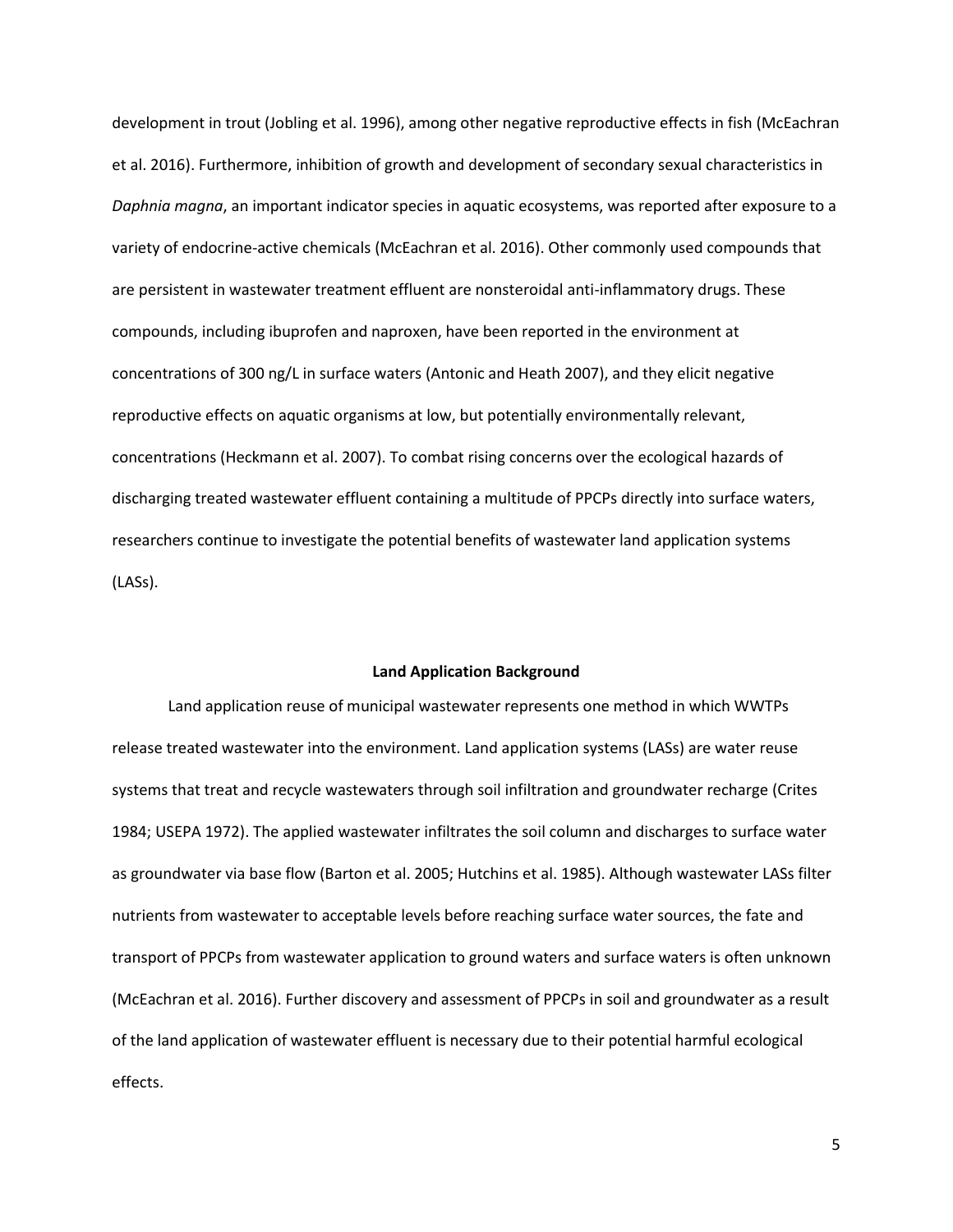In the United States, land application technologies were implemented in the 1970s with the introduction of the National Environmental Policy Act and amendments to the Federal Water Pollution Control Act of 1972 (US Congress, FWPCA 1972). This technology involves the irrigation of municipal wastewater onto agricultural or forested lands; the treatment of wastewater may vary from no treatment to tertiary treatment before actual irrigation onto land (McEachran et al. 2016). This review explores PPCP concentrations from the application of wastewater effluent after primary and secondary treatment has occurred. There are around 600 communities in the United States reusing effluent from municipal WWTPs for surface irrigation (Davis and Cornwell 1998). Wastewater reuse via land application has been shown to mitigate PPCP concentrations in groundwater and receiving surface waters through several processes including soil infiltration, soil sorption, biodegradation, photodegradation, and other biogeochemical processes.

Following primary and secondary treatment of wastewater, wastewater effluent is applied to soil. Application to soil can occur in a variety of methods. Common application techniques include the use of installed sprinkler heads, pivot irrigation systems, or other installed water distribution systems. Treated wastewater effluent is generally applied to either agricultural lands or approved nonagricultural lands, typically forest systems or grasslands. When compared with mechanical and lagoon treatment systems that treat 19,000  $\text{m}^3$  d<sup>-1</sup> of municipal wastewater or less, slow-rate LASs have lower costs (capital, energy, and user), high removal of nutrients and organic materials (biological oxygen demand), more employment (staff) per plant capacity, and the lowest odor potential (Muga and Mihelcic, 2008). Determining effective approaches to municipal wastewater treatment and disposal is critical to the future of societal and environmental health. Therefore, determining how land application of minimally treated municipal wastewater may lead to environmental input of pharmaceuticals is crucial to the greater understanding of wastewater treatment options and development (McEachran et al., 2016).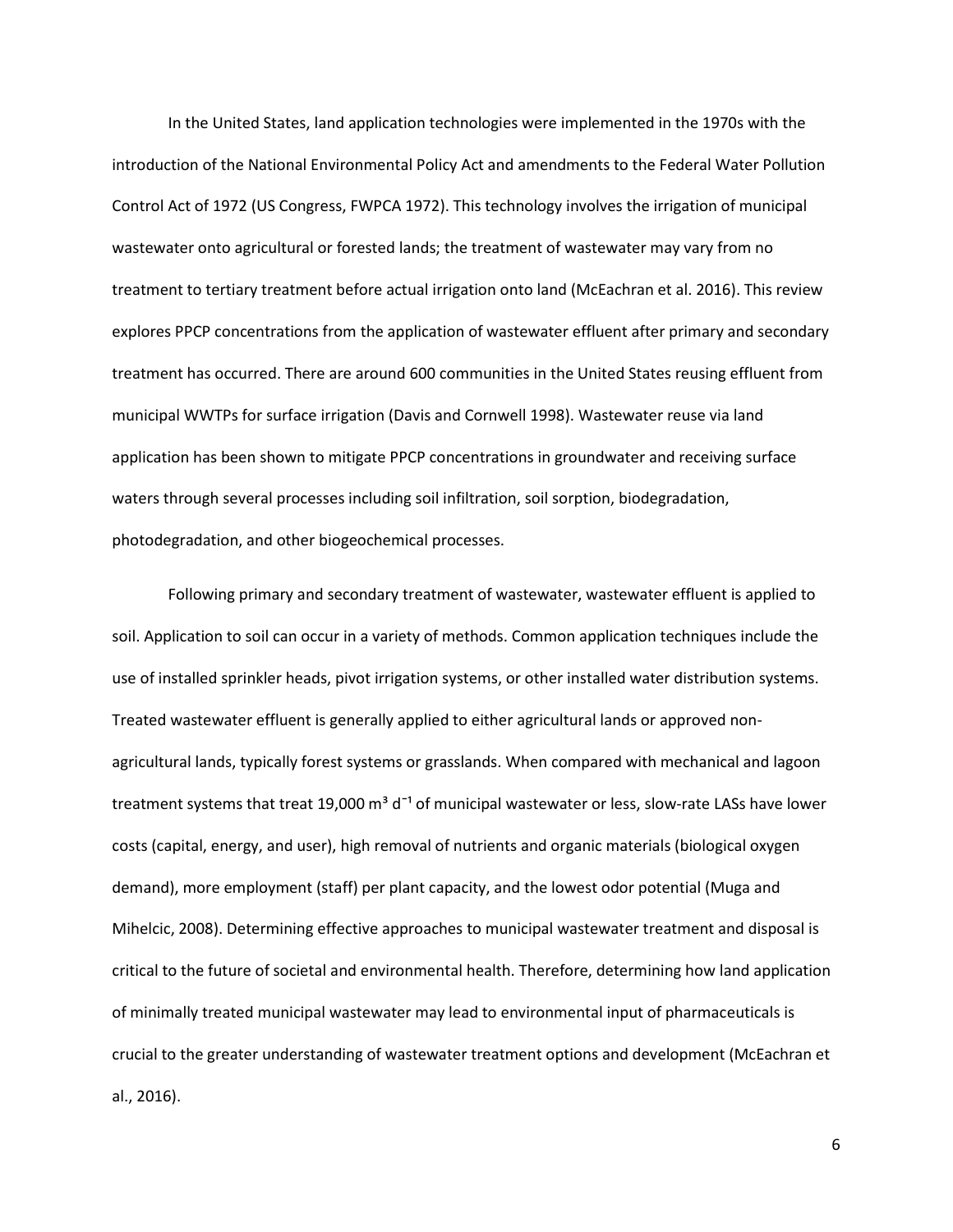#### **Study Areas**

Wastewater influent at the three reviewed LASs undergoes a variety of primary and secondary treatment processes including screening, grit removal, settling, and chlorine contact depending on the site. In North Carolina, the city of Jacksonville's 6,300-acre LAS consists of 10 acres of biological treatment lagoons, 90 acres of storage lagoons, and over 2,300 acres of natural grass and planted pine forests (Jacksonville NC, Gov. 2019). Since its establishment in 1998, the site now contains more than 18,000 sprinklers and can treat up to 6 million gallons of wastewater per day (Jacksonville NC, Gov. 2019). Treated wastewater is land-applied onto approximately 2,300 acres of temperate forested land within the 6,300-acre site with application rates averaging 5.1 million gallons per day (McEachran et al. 2018). The land application area receives approximately 1200 mm of wastewater and 1300 mm of precipitation annually (McEachran et al. 2017). PPCPs analyzed in this review at the Jacksonville LAS include 17-β estradiol, estrone, 17-α ethynylestradiol, estriol, ibuprofen, acetaminophen, naproxen, triclosan, trimethoprim, sulfamethoxazole, and caffeine.

First installed in 1913, the Pennsylvania State University 605-acre LAS (PSU LAS), known as the Living Filter, is comprised of two irrigation sites known as the Gamelands and Astronomy sites (Kibuye et al. 2019; Franklin et al. 2018). The Gamelands site makes up approximately half of the total Living Filter area and consists of primarily forested lands comprised of white oak and other mixed hard woods (Andrews et al. 2016). The Astronomy site is comprised of cropped lands rotated with wheat, corn, rye, soybeans, and sorghum-sundagrass (Kibuye et al. 2019). More than 3,000 spray heads distribute an average of 1.5-2.0 million gallons of treated wastewater per day when school is in session, to 0.5 million gallons per day during holiday breaks (Kibuye et al. 2019; Franklin et al. 2018). PPCPs analyzed in this review at the PSU LAS include acetaminophen, caffeine, naproxen, sulfamethoxazole, and trimethoprim.

In West Texas, the 6,000-acre Lubbock, TX LAS treats approximately 21 million gallons of wastewater per day, of which an estimated 13 million gallons of treated effluent is applied daily to land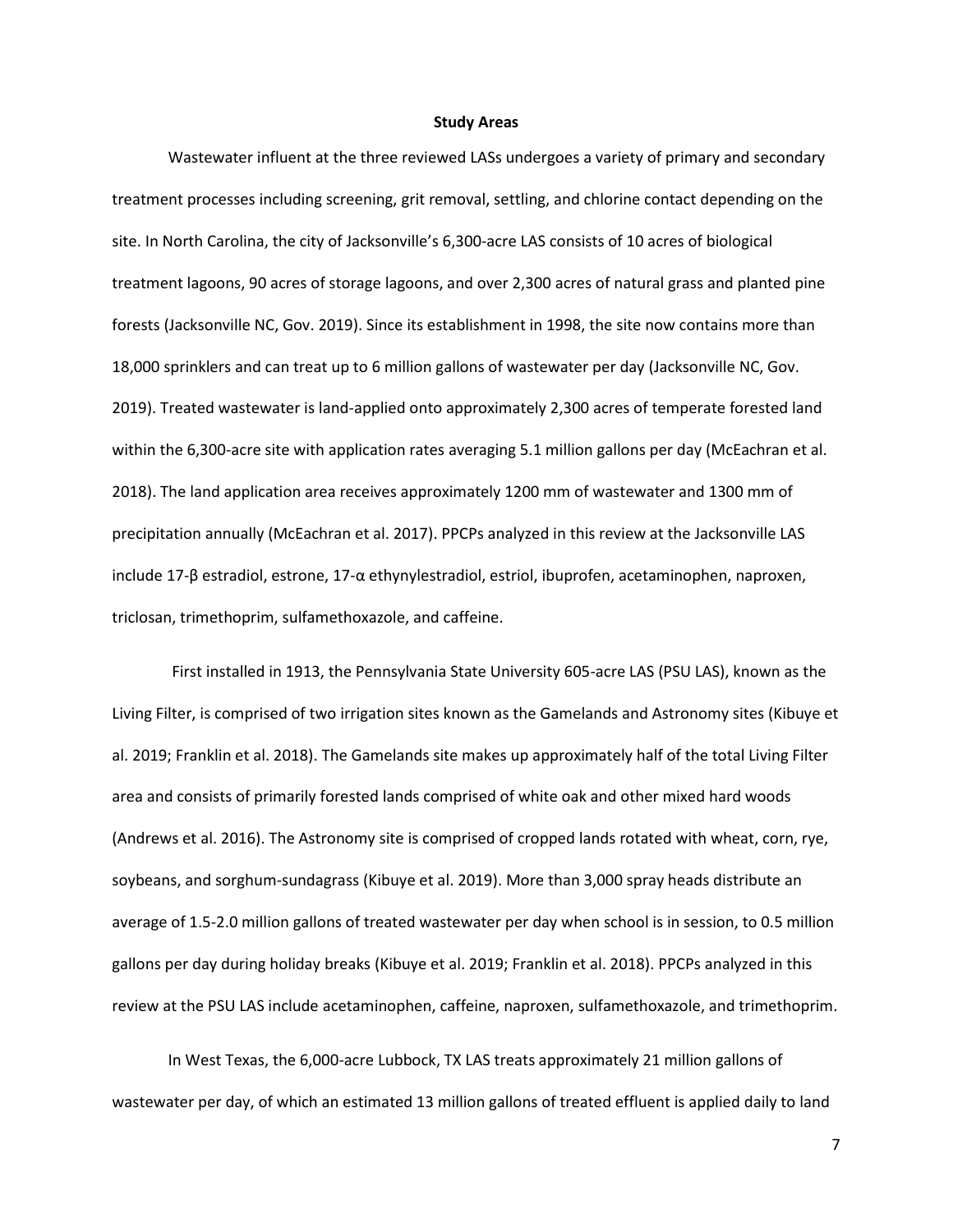plots (Karnjanapiboonwong et al. 2011). For more than 70 years, Pivot irrigation systems have been employed to apply the effluent to what has grown to be 31 treatment plots corresponding to 2,538 acres, which are seeded with grasses, cotton, and legume species (Karnjanapiboonwong et al. 2011). PPCPs analyzed in this review at the Lubbock LAS include 17-β Estradiol, Estrone, 17-α Ethynylestradiol, Estriol, ibuprofen, triclosan, and caffeine.

### **Methods**

From August 2018 to April 2019, scientific literature pertaining to wastewater LASs and CECs was reviewed with a focus on the fate and transport of land applied PPCPs in wastewater effluent, soil, and groundwater. Three LASs from different regions across the United States were chosen from the literature review to focus on and are described previously.

The North Carolina State Universities (NCSUs) Web of Science and Agricultural and Environmental Science literature search databases were used to identify scientific literature from 2019 and prior. The following key words were used when conducting literature review searches: *wastewater, wastewater treatment, WWTP, land treatment, land application, spectrometry, chemicals of concern, pharmaceuticals, PPCP, reuse, soil, groundwater, effluent, fate, and transport.* Articles were selected for review if the abstract identified PPCP impacts to soil and or groundwater as a result of the land application of treated wastewater effluent. A total of 16 articles were found with 7 being primarily used in this assessment (Table 3). Articles were also reviewed from the references of applicable articles.

The articles identified were grouped into 2 categories for organizational purposes: PPCP concentrations in treated wastewater effluent and soil, and PPCP concentrations in treated wastewater effluent and groundwater. The objective of this review is to further examine the fate and transport of PPCPs from treated wastewater effluent to groundwater. A total of 11 PPCPs were analyzed in this review (Table. 1).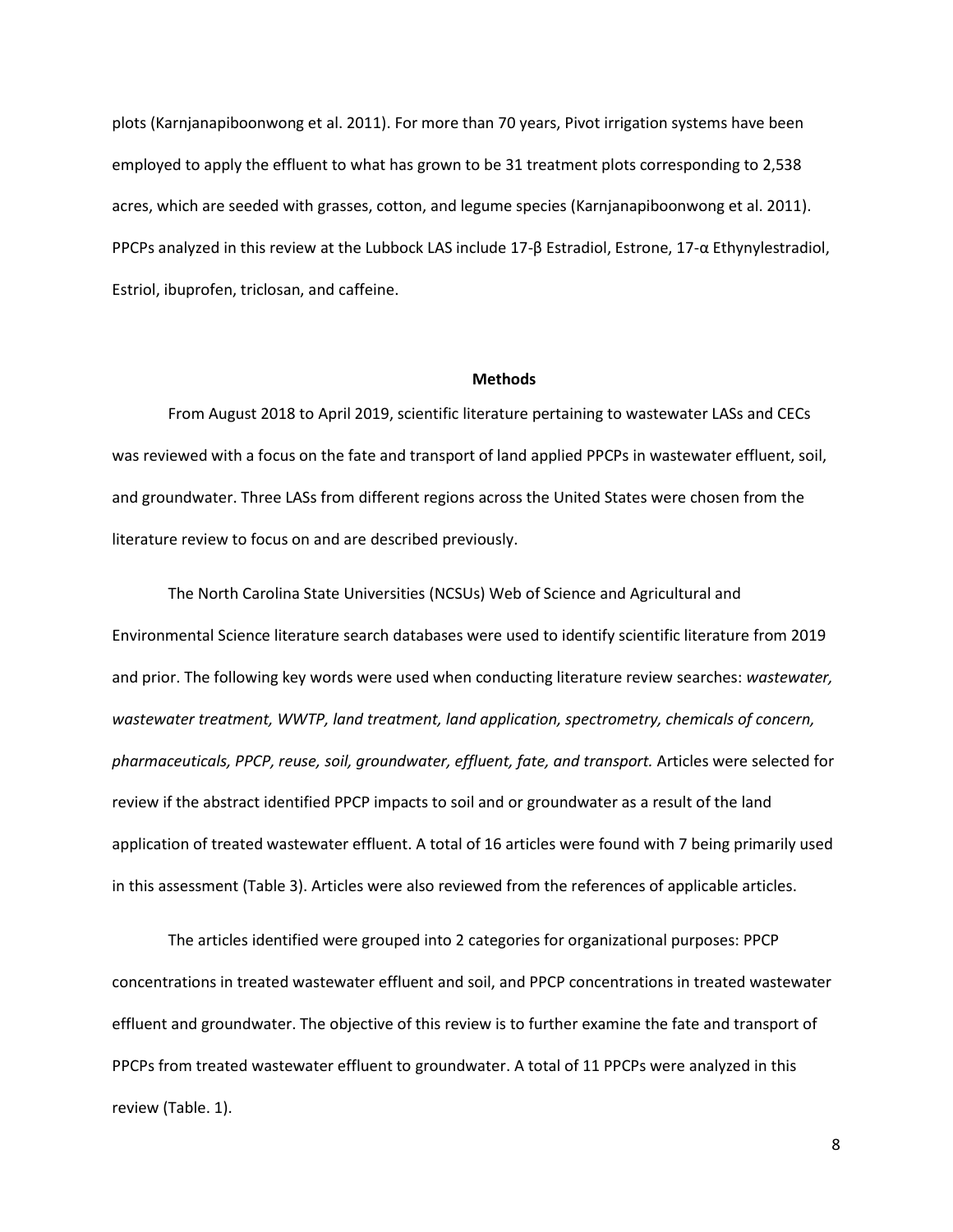#### **Results**

### Jacksonville LAS Wastewater

Several studies have assessed LAS efficiency, hydrologic impacts, and resulting PPCP concentrations in wastewater effluent and groundwater at the Jacksonville LAS (McEachran et al. 2016, 2017, 2018; Birch et al. 2016). Overall, the most abundant PPCPs in wastewater were predominated by the prescription and over-the-counter drug, non-steroidal anti-inflammatory drug (NSAID), and antibiotics/antimicrobials chemical groups (McEachran et al. 2017). Of the analyzed PPCPs in this review, the most abundant PPCPs by average concentration in wastewater effluent at the Jacksonville LAS included trimethoprim (573 ng/L), sulfamethoxazole (380 ng/L), ibuprofen (200 ng/L) and Caffeine (145 ng/L) (Table. 4).

## Jacksonville LAS Soil

PPCP concentrations in soil at the Jacksonville LAS have been well documented by McEachran et al. (2017). PPCP concentrations were greater in samples taken from irrigated areas versus samples taken from non-irrigated areas and generally, PPCP concentrations were greater in surface soils compared to deeper soils. Concentrations of PPCPs ranged from less than 1 ng/g to 5 ng/g wet weight for irrigated soils. Of the analyzed PPCPs in this review, 17-α Ethynylestradiol was the only one detected with any significance at the Jacksonville LAS. Surface soils often had twice the organic carbon content as their deeper soils, thus often resulting in higher sorption and attenuation of PPCPs (McEachran et al. 2017). Organic carbon content, along with other biogeochemical interactions throughout the soil column likely contributed to the very low detection of the majority of the PPCPs in this review. Overall research at the Jacksonville LAS has demonstrated the role soil can serve as a natural filter for PPCPs through biodegradation processes.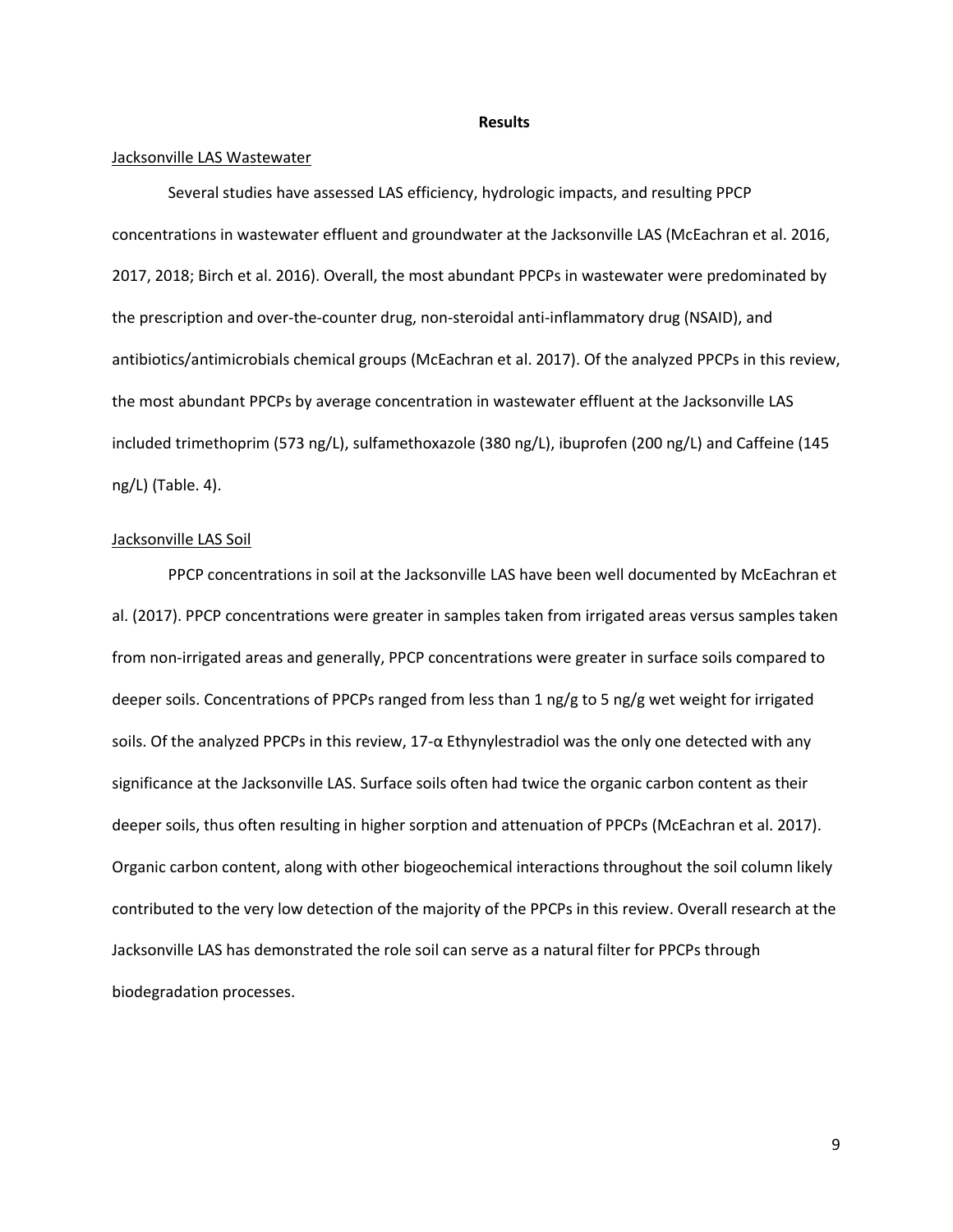#### Jacksonville LAS Groundwater

When the highest average wastewater effluent concentrations are compared to the highest average groundwater concentrations of 17-β estradiol (13.8 ng/L), sulfamethoxazole (4.2 ng/L), and Triclosan (2.93 ng/L), it is apparent that the Jacksonville LAS is extremely successful at reducing PPCP concentrations from wastewater effluent to groundwater (Fig. 1). These compounds, although detected at low concentrations, generally have lower log Kow values and greater water solubility which indicates increased likelihood of downward movement through soil and into groundwater. Sulfamethoxazole was present throughout the majority of groundwater samples and has been well documented in groundwater at other sites by Barnes et al. (2008) and McEachran et al. (2016, 2017). Although PPCP infiltration to groundwater was observed at the Jacksonville LAS, concentrations were well below those found in applied effluent and do not represent an acute ecological threat.

#### PSU LAS Wastewater

PPCP concentrations at the Penn State LAS have been well documented by Kibuye et al. (2019) and Franklin et al. (2018). Overall, effluent samples generally had lower PPCP concentrations than influent samples, which suggests partial degradation or transformation during primary and secondary treatment (Kibuye et al. 2019). The highest average concentrations in wastewater effluent at the PSU LAS throughout the year ranged from 1,102 ng/L to 3,765,070 ng/L, with naproxen (3,765,070 ng/L), sulfamethoxazole (34,330 ng/L), and caffeine (23,230 ng/L) representing the most abundant PPCPs detected (Table. 5). Average PPCP concentrations from wastewater to groundwater observed in this review demonstrates the effectiveness of the system to mitigate PPCPs entering the environment.

Overall, the literature has shown that PPCP concentrations in the fall and winter are generally higher than concentrations in the spring and summer due to increased human consumption rates in the colder months and increased biodegradation, photodegradation, and other biogeochemical interactions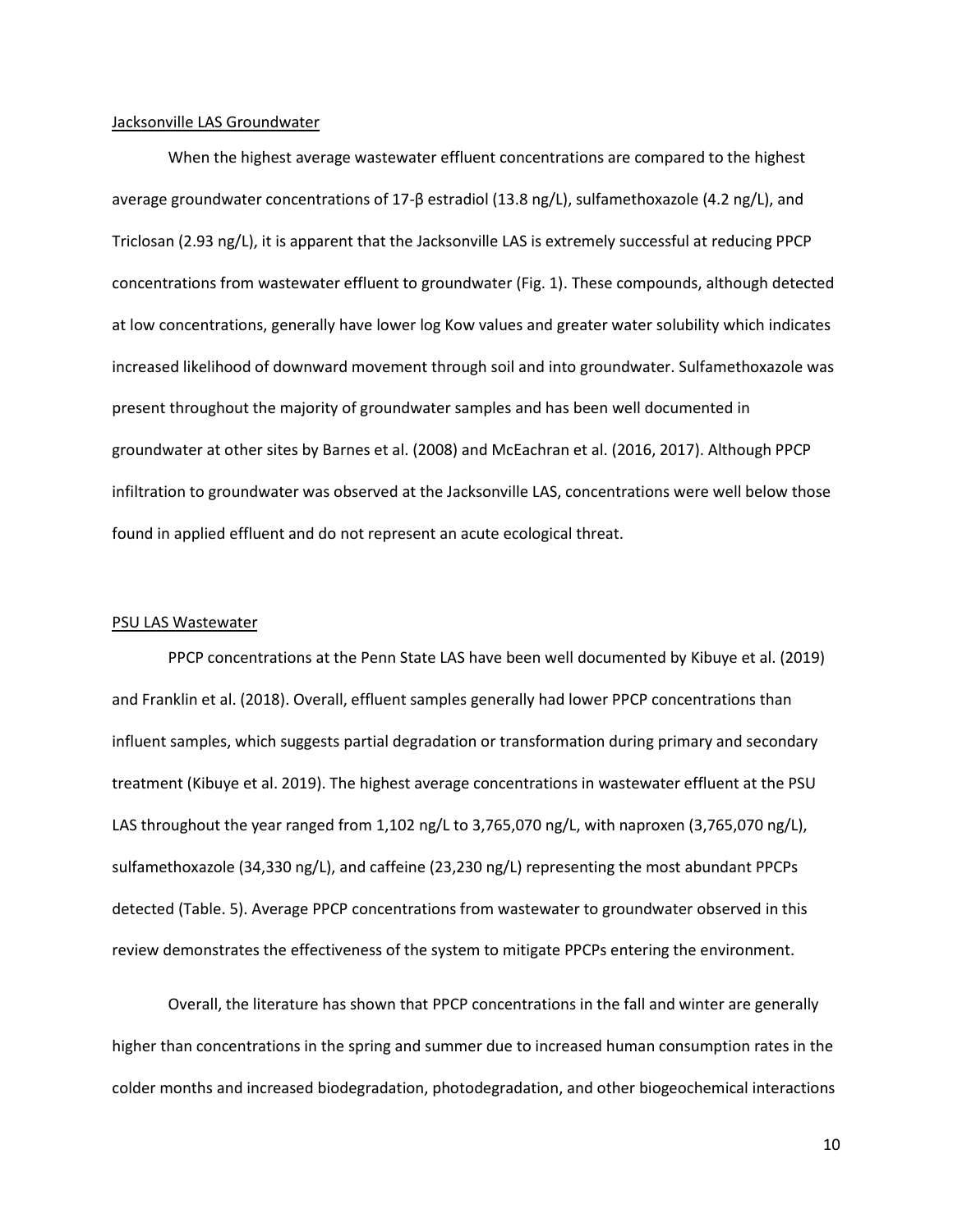in the warmer months (Kibuye et al. 2019). Although the concentrations in seasonal trends are similar to those reported in other wastewater studies (Hedgespeth et al. 2012; Sui et al. 2011), PPCP concentrations in effluent at the PSU LAS have been shown to correspond directly to when students are in session (Kibuye et al. 2019). During the fall and spring the number of residents is at its highest, which often means higher usage of PPCPs, which correlates directly to higher concentrations in wastewater. In the summer months, the majority of students leave campus and PPCP concentrations in effluent are, correlatively, lower (Franklin et al. 2018).

### PSU LAS Soil

Soil sample data was averaged from samples collected during 3 sampling periods at two locations from the PSU LAS agricultural site only. Soil sampling period one occurred prior to the first spray irrigation, with the most recent spray irrigation taking place seven months prior. Soil sampling period two was collected after a single 12-hour spray irrigation period. Soil sampling period three took place after ten weeks of weekly 12 hour irrigation events (Franklin et al. 2018). Sample events two and three were each taken at a summit (highest elevation) location and a depression (lowest elevation) location. Sample period one was only taken at the summit location.

Of the analyzed PPCPs in this review, sulfamethoxazole and trimethoprim were detected in soil samples at an average of 0.24 ng/g and 0.02 ng/g respectively. Overall, sulfamethoxazole was the most commonly detected PPCP throughout all soil depths with the highest concentrations generally remaining in the top 0-5 cm of soil (Franklin et al. 2018). Trimethoprim was only detected at low concentrations, primarily in the upper 30 cm of soil samples after ten weeks of weekly wastewater irrigation (Franklin et al. 2018). The disappearance of this compound in the soil and water environment may be due to strong interactions within the soil profile, formation of complexes that do not allow it to be extracted completely, or rapid degradation within the soil system (Franklin et al. 2018).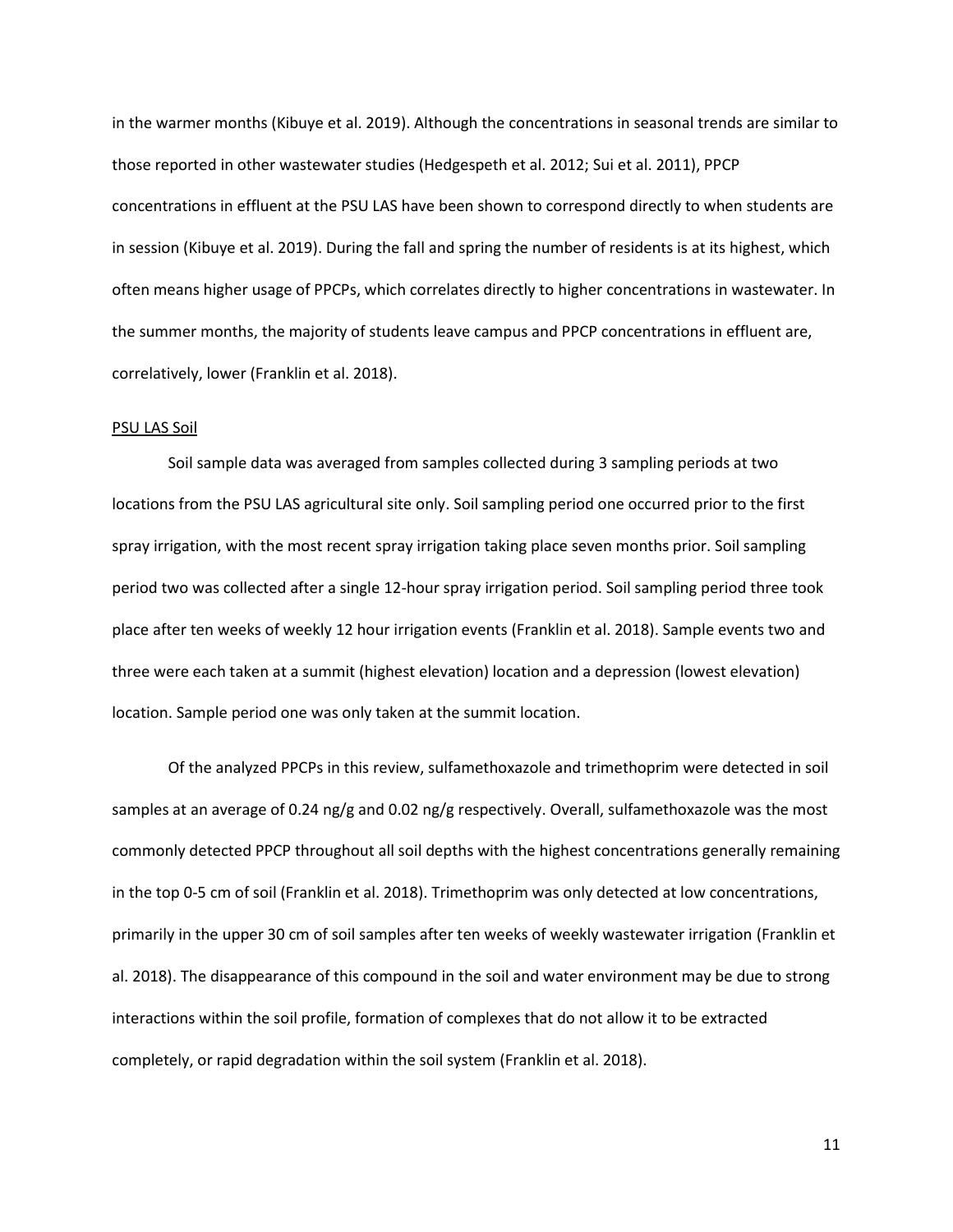#### PSU LAS Groundwater

The highest average concentrations in groundwater throughout the PSU LAS were naproxen (37,700 ng/L), caffeine (2,650 ng/L), and sulfamethoxazole (1,111 ng/L) (Table. 5). Groundwater results conclude that Naproxen was the most mobile compound throughout soil and was detected at the highest concentrations in groundwater samples. Trimethoprim was the lowest detected in groundwater of the targeted PPCPs at the PSU LAS and is not expected to represent acute risk groundwater systems. Caffeine and sulfamethoxazole were also among the most frequently detected PPCPs in other groundwater studies (Ayers et al. 2017; Barnes et al. 2008; Fram and Belitz, 2011; McEachran et al. 2017; Vulliet and Cren-Olivé, 2011) and similar low detection frequencies for trimethoprim have been observed by Vulliet and Cren-Olivé (2011).

Minimal variations in concentration were observed in sample wells located in irrigated and nonirrigated areas of the PSU LAS. Interestingly, the highest concentrations observed were generally found in a well which does not receive direct wastewater irrigation (Kibuye et al. 2019). Overall, similarities in concentrations at the sites may be expected due to the influence of groundwater flow at the site leading to flow from irrigated areas impacting wells in non-irrigated areas and the multi-decadal history of wastewater irrigation activities (Kibuye et al. 2019). Although higher than PPCP concentrations observed at the Jacksonville and Lubbock LASs, groundwater concentrations were reduced significantly compared to wastewater effluent (Fig. 2). Based on the ratio of the average concentrations between wastewater effluent and groundwater in this review, the land application of wastewater at the PSU LAS is an effective option to reduce PPCP concentrations in groundwater.

## Lubbock LAS Wastewater

In general, PPCP concentrations in effluent were lower than concentrations in influent. This supports the literature that certain compounds can partially be removed or transformed from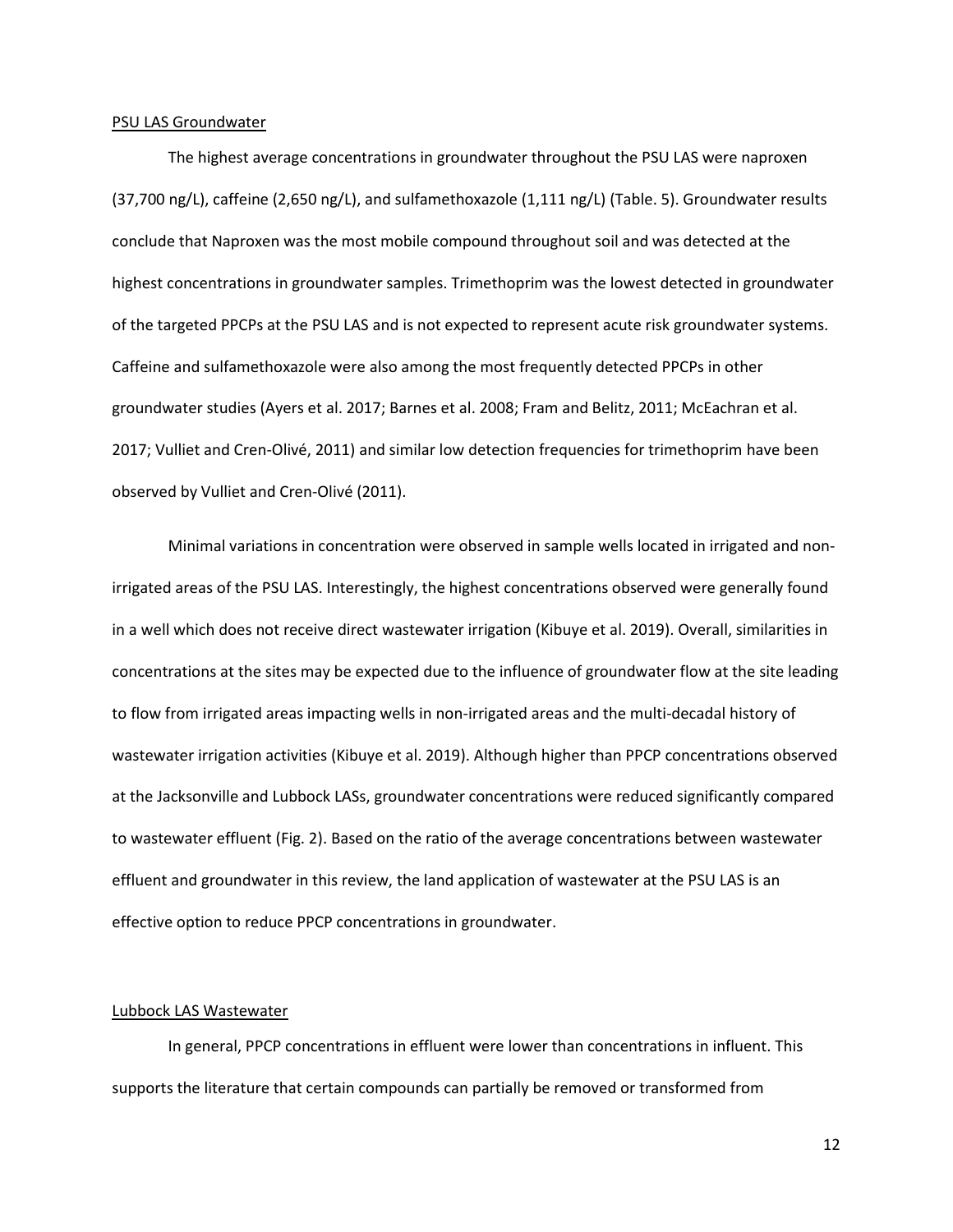wastewater during primary and secondary treatment processes. At the Lubbock LAS, significant differences in concentrations between wastewater effluent and groundwater were observed (Fig. 3). Average concentrations of PPCPs in wastewater effluent ranged from 50 ng/L to 20,793 ng/L, with estriol (20,793 ng/L), estrone (642 ng/L), 17-β estradiol (443 ng/L), and triclosan (155 ng/L) representing the most abundant PPCPs by average concentration of all effluent samples (Table. 6).

Seasonal variations in PPCP concentrations were observed with higher concentrations generally being recorded during the December and March sampling events and lower concentrations during the June and September sampling events (Karnjanapiboonwong et al. 2011). Lower total PPCP concentrations with warmer daily temperatures may reflect chemical, biological, and physical PPCP dissipation in the open-air reservoirs due to enhanced photodegradation through increased sunlight intensity, algal growth, and microbial activity (McEachran et al. 2017). Occasionally Estrone, 17βestradiol, Estriol, and 17α-ethynylestradiol were detected in effluent at higher concentrations than influent (Karnjanapiboonwong et al. 2011). This suggests that these compounds may not be easily degraded or the inactive conjugates of estrogens may be deconjugated during the wastewater treatment process resulting in the release of the active parent compound to produce higher effluent concentrations (Kirk et al. 2002; Anderson et al. 2003; D'Ascenzo et al. 2003).

#### Lubbock LAS Soil

Soil samples were taken during the months of March, June, and September at depths of 0-6", 12-18", and 24-30" at four sampling locations, two of which were within wastewater irrigation and two outside wastewater irrigation. Overall average PPCP concentrations of both irrigated and non-irrigated soil ranged from 0 to 73.5 ng/g. Except for caffeine, target PPCPs in this review were detected both inside and outside irrigated areas, indicating that PPCPs are being transported via runoff (Karnjanapiboonwong et al. 2011). Overall, PPCP concentrations in soil were varied and unpredictable throughout different sample depths (Karnjanapiboonwong et al. 2011).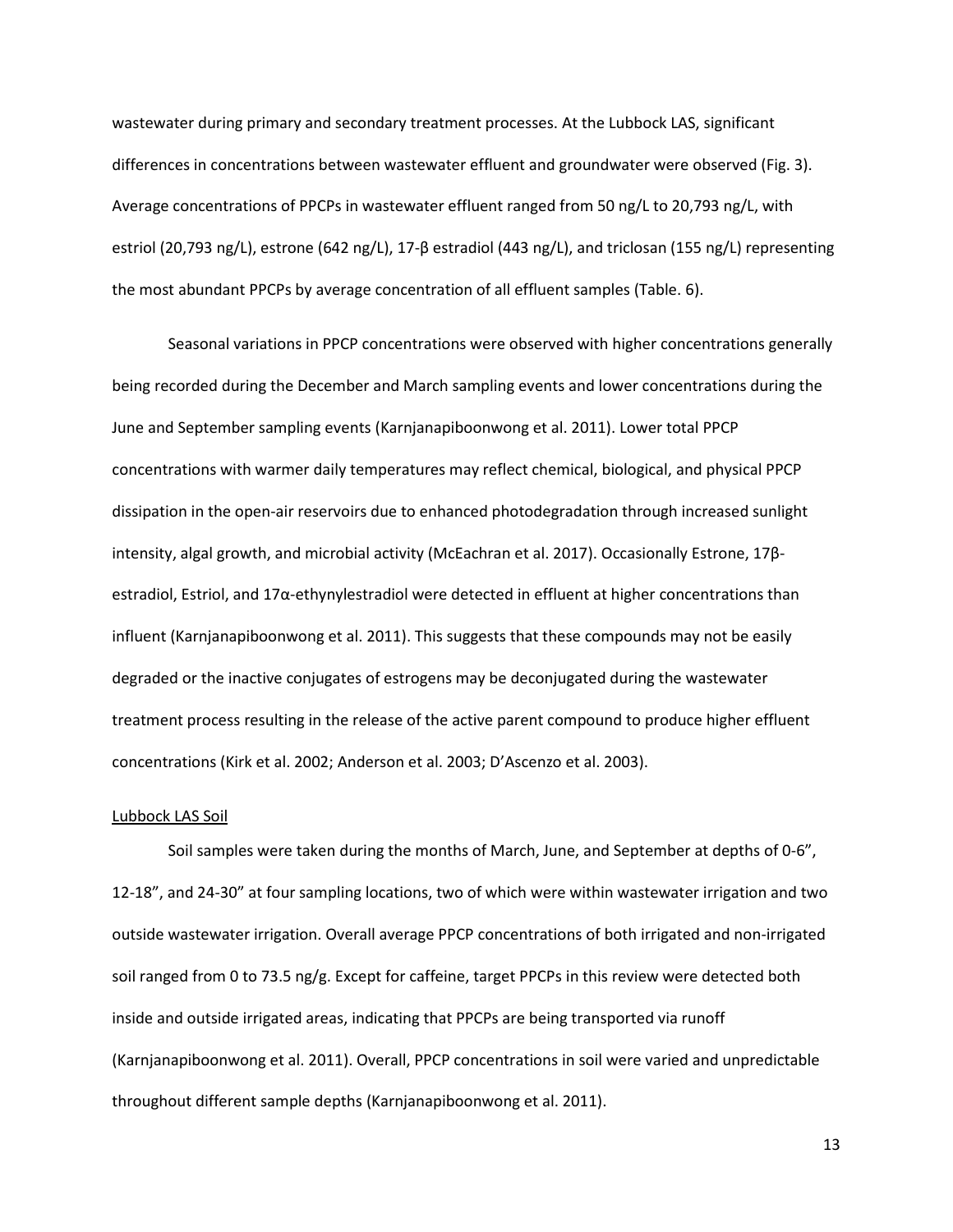Average PPCP concentrations over the seven-month sampling period identified ibuprofen with the highest concentration of 73.5 ng/L (Table. 7). Although Estrone was not detected at high levels in wastewater effluent, it was the most detected of all the targeted estrogens in soil. Several studies have reported that 17β-estradiol is biotransformed to Estrone rapidly under both aerobic and anaerobic conditions in soils (Colucci et al. 2001; Jacobsen et al. 2005; Ying and Kookana 2005; Xuan et al. 2008). This biotransformation of 17β-estradiol to Estrone in soil is a likely cause for the higher Estrone concentrations throughout the soil samples. Although Estriol was the most detected compound of all the PPCPs in wastewater and groundwater, it was detected at relatively low concentrations in soil. The lower concentrations of Estriol in soil compared to that of Estrone is likely due to higher soil mobility of Estriol, resulting in less Estriol adsorbed to soil (Karnjanapiboonwong et al. 2011).

#### Lubbock LAS Groundwater

Average PPCP concentrations in groundwater ranged from 0 to 570 ng/L. The most prevalent PPCPs identified in groundwater by average concentration were estriol (570 ng/L), caffeine (39 ng/L), 17-α ethynylestradiol (30 ng/L), and 17-β estradiol (27 ng/L) (Table. 6). Ibuprofen was not detected in any groundwater samples, while Estriol was detected at the highest concentrations of all targeted PPCPs. Ibuprofens high concentration in soil and lack of concentration in groundwater is likely due to its high log Kow (3.97) and tendency to sorb to soil. With Estriol representing the highest concentrations in both wastewater effluent and groundwater, but not soil, it is likely that Estriol has higher attenuation in soil. The extent of PPCPs in groundwater can also be affected by sorption and biodegradation of these compounds throughout the soil-water interface (Kreuzinger et al. 2004b; Mansell et al. 2004; Snyder et al. 2004; Osenbrück et al. 2007). Overall, biogeochemical interactions in soil at the Lubbock LAS likely contributed to drastically reducing PPCP concentrations from wastewater effluent to groundwater (Fig. 3).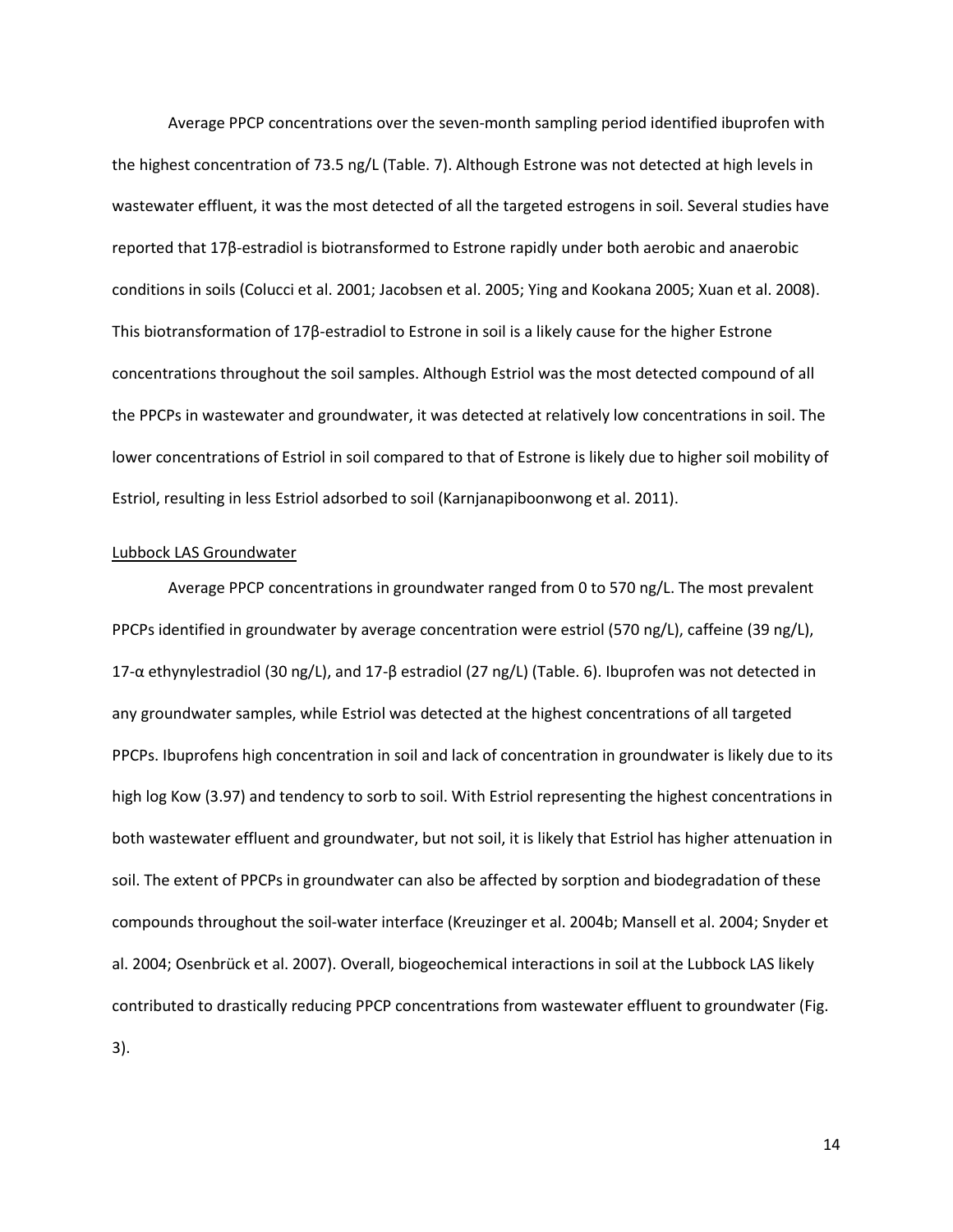#### **Discussion**

Soils have been shown to aid in the removal and dissipation of many PPCPs through a variety of methods. Organic matter and microbial activity can cause dramatic changes to the dissipation of PPCPs in soils resulting in increases and decreases in dissipation rate (Dodgen and Zheng, 2016). The contribution of organic matter to soils from wastewater irrigation may have enhanced PPCP biodegradation and sequestration in forest-water reuse soils (Dalkmann et al., 2014), thus lowering observed PPCP concentrations (McEachran et al. 2017). In the soil environment, sorption is believed to be an important process governing the mobility of organic compounds including PPCPs (Drillia et al. 2005; Boxall 2008), whereas volatilization and degradation are processes governing the elimination of these compounds (Karnjanapiboonwong et al. 2011). Photodegradation may be a pathway for the removal of target PPCPs on surface soil exposed to sunlight since these compounds can be degraded by wavelengths in the environmental UV spectrum (Phillips et al. 1990; Lin and Reinhard 2005; Aranami and Readman 2007; Belden et al. 2007; Mazellier et al. 2008; Nakada et al. 2008; Matamoros et al. 2009).

Although PPCPs can be volatilized and dissipated through various biogeochemical interactions in soil, certain soil-water interactions that take place over time can potentially increase PPCP concentrations in groundwater. Factors such as the presence of preferential flow paths (Assadian et al., 2005; Gall et al., 2016) and clogged soil pores (De Vries, 1972) can impact soil-water interactions, hence minimizing pollutant removal (Kibuye et al. 2019). Eventually, under frequent, long-term irrigation, the soil's capacity to act as an effective biogeochemical filter for pollutants may be reduced, leading to increased pollutant levels in groundwater over time (Ramirez-Fuentes et al., 2002).

Although research has shown that soil can act as an effective natural filter for PPCPs applied from wastewater, not all PPCPs are often able to be removed. Thus, with wastewater application over time, PPCP impacts to groundwater can occur. As with soil, groundwater can play an important role in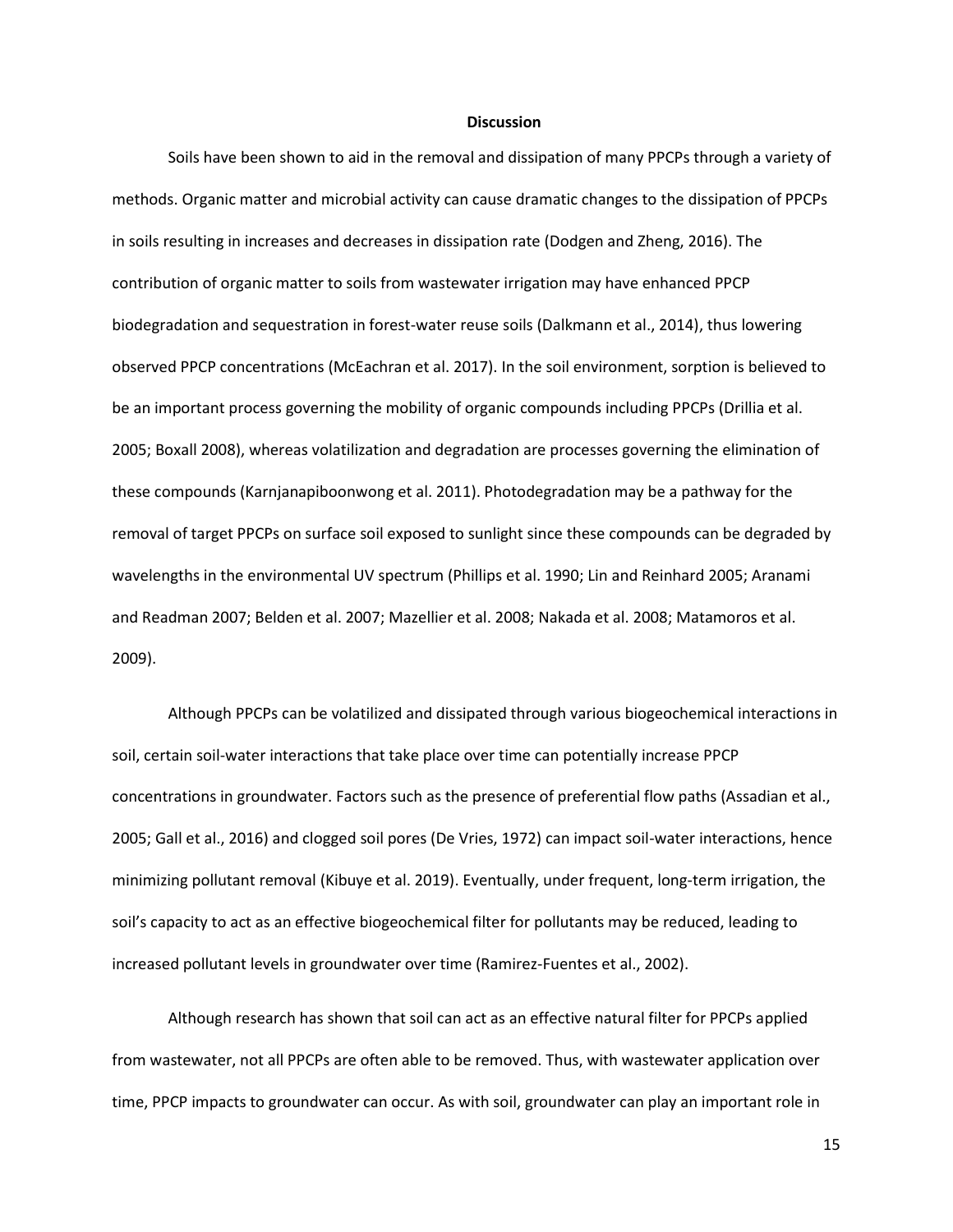PPCP mitigation to surface waters. Many factors come into play when evaluating PPCP impacts and residence times in groundwater. Wastewater application rates, precipitation amounts, chemical properties, groundwater recharge times, and the shape of subterranean hydrological systems will all determine the fate and transport of PPCPs in groundwater. As described in (Boxall 2008), PPCPs can be transported from soil to other aquatic systems and groundwater, the extent of which is dependent on various factors including the solubility, sorption behavior, and persistence of the contaminant as well as climate conditions and physiochemical properties of the soil. Evaluating the efficacy of LASs to mitigate nonregulated and emerging contaminants requires a quantitative assessment of the hydrological system (Ruiz et al. 2002), but few studies have evaluated the connectivity between groundwater and local surface water LAS sites (Crites, 1984; Hutchins et al., 1985; Sabourin et al., 2009). Overall, research has shown that continued release of wastewater onto soil over time, coupled with the mixtures of relatively small amounts of many different PPCPs, can result in groundwater contamination.

#### **Conclusions**

Several similarities were observed at the reviewed LASs. Analyzed PPCPs in this review were detected in wastewater effluent and groundwater across all three LASs (Table. 8). Throughout all three systems, partial removal or transformation of PPCPs was observed for many of the PPCPs during primary and secondary treatment, prior to wastewater irrigation. Beginning with applied wastewater effluent, common seasonal variations in PPCP concentrations were observed. With few exceptions, concentrations in wastewater and soil were generally higher in winter months due to increased usage of pharmaceuticals and lower degradation rates associated with colder temperatures. Although this is a well-documented correlation between PPCP concentrations and changes in temperature, other factors can influence PPCP concentrations at LASs. The log Kow and water solubility of PPCPs played an important role in the seasonal and average concentrations observed throughout wastewater effluent,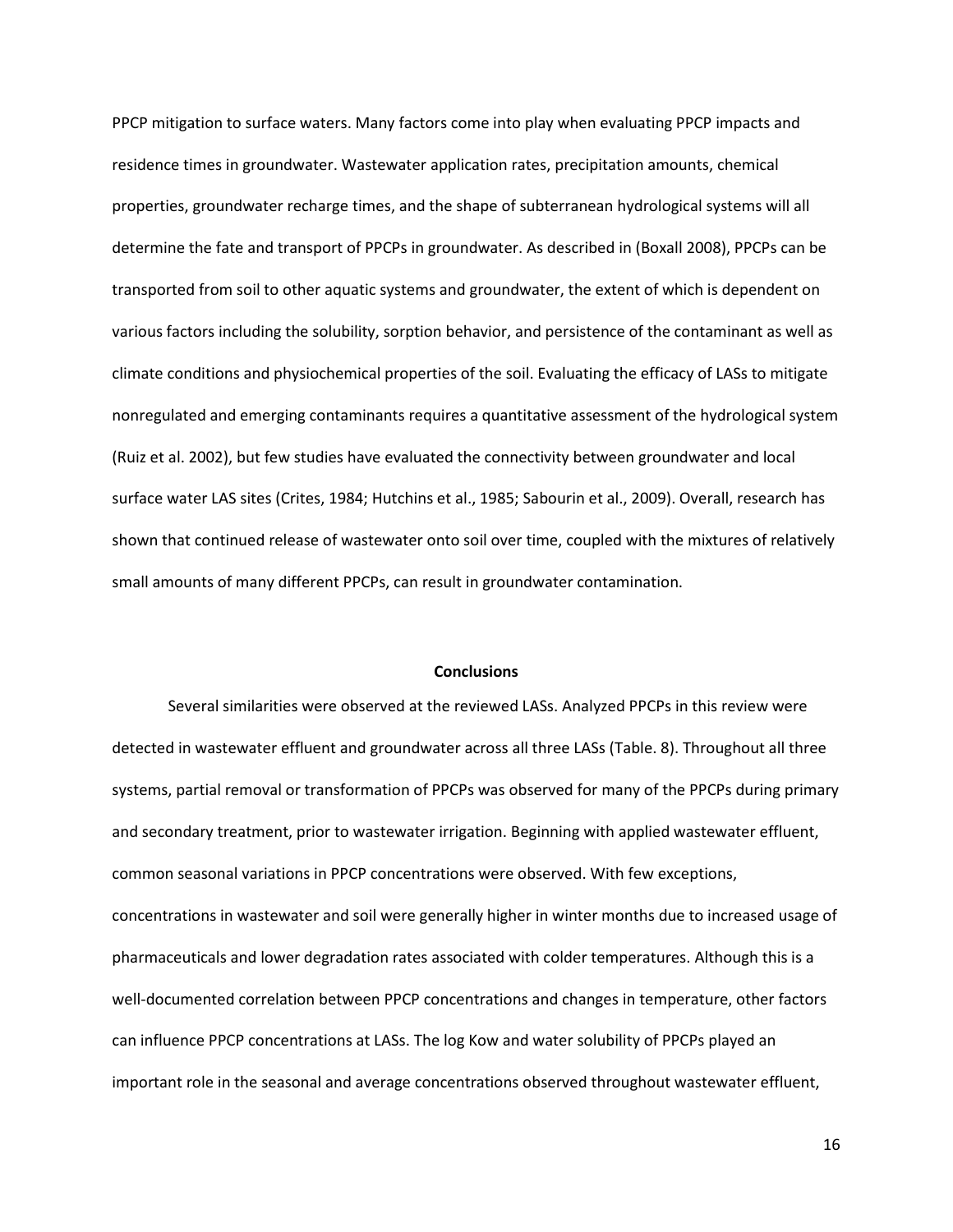soil, and groundwater at the reviewed LASs (Table. 2). PPCPs with lower log Kow values and higher water solubility such as caffeine, acetaminophen, and sulfamethoxazole were found to move more readily from wastewater to groundwater and represent the highest concentrations observed in groundwater in this assessment. PPCPs with higher log Kow values and lower water solubility such as Ibuprofen tended to sorb to soil more readily and were observed at higher concentrations in soil but not groundwater (Table 7). Research conducted at the PSU LAS demonstrated that areas with large population fluctuations throughout the year may result in correlatively variable PPCP concentrations present at the receiving LAS. Even during some warmer months at the PSU LAS, PPCP concentrations were often highest, possibly due to the large population of students and faculty in session at the University.

Several soil-water interactions with PPCPs were likely taking place at the reviewed LASs. Often dependent on the physiochemical properties of the compounds, photodegradation, organic carbon content in soil, and groundwater recharge rates, PPCP movement from wastewater effluent to groundwater can vary. Although the movement of PPCPs from treated effluent to groundwater was detected at the reviewed LASs, concentrations were significantly lower between wastewater effluent and groundwater. As wastewater reuse becomes increasingly common worldwide, the presence of PPCPs known to persist in treated wastewater effluent has raised concerns about their potential impacts to ecosystems and human health (Kibuye et al. 2019).

Based on the averages of wastewater effluent samples and groundwater samples across the three reviewed sites (Table. 8), average groundwater concentrations were always lower than effluent concentrations (Fig. 4). Of the PPCPs analyzed in this review, naproxen was detected at the highest concentrations in both wastewater effluent and groundwater. While naproxen was only detected in groundwater at 1.3 ng/L at the Jacksonville LAS, it was detected in groundwater at 37,700 ng/L at the PSU LAS. The overall higher concentrations observed at the PSU LAS compared to the Jacksonville and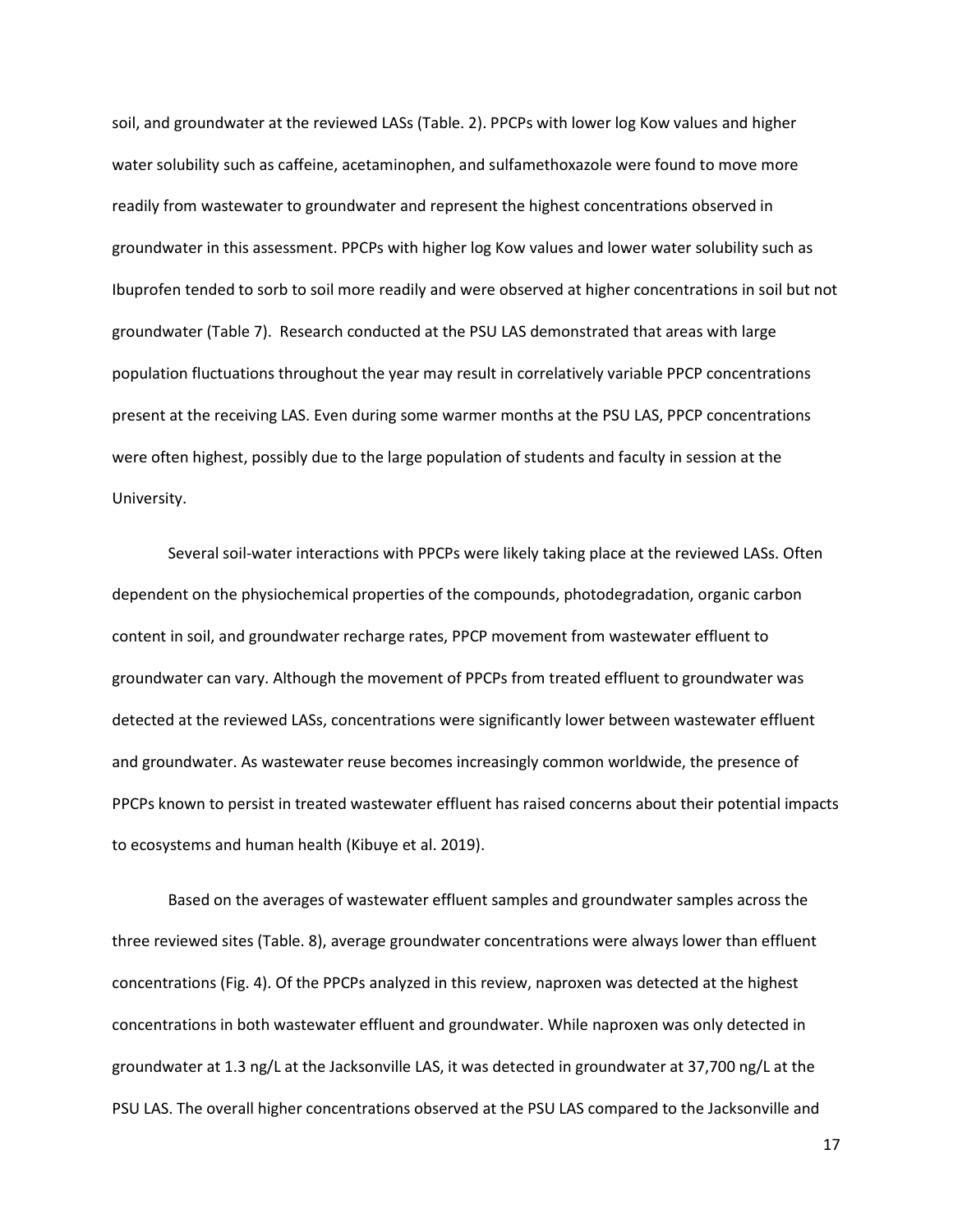Lubbock LASs may be attributed to the overall increase in usage associated with the large population of students and faculty the PSU LAS receives wastewater from. The higher concentrations observed at the PSU LAS are also likely due to its smaller size compared to the Jacksonville and Lubbock LASs. At approximately one fourth the size of the other two LASs and still receiving up to 2 million gallons of wastewater effluent per day, the higher concentrations of PPCPs observed at the PSU LAS could be expected (Table. 2). Although the PSU LAS has been shown to effectively mitigate a substantial percentage of PPCPs before reaching groundwater, further assessment and monitoring is recommended due to the significantly greater amount of PPCPs detected comparted to the other two LASs. Even while naproxen was detected at a relatively high average concentration in groundwater comparted to other PPCPs across the reviewed LASs, the PPCPs analyzed in this review represent little to no acute toxicity risk based on their concentrations in groundwater. Chronic exposure to the observed relatively small amounts of many different chemicals, however, requires further research and assessment.

While PPCP concentrations detected in groundwater at the Lubbock LAS were generally slightly higher than at the Jacksonville LAS, both saw groundwater concentrations at much lower concentrations than the PSU LAS (Table. 2). The higher concentrations of PPCPs observed at the Lubbock LAS and even higher concentrations observed at the PSU LAS, comparted to the lower observed concentrations at the Jacksonville LAS is likely partly due to how long these facilities have been releasing wastewater effluent. While the Jacksonville LAS has been land applying wastewater effluent since 1998, both the PSU LAS and Lubbock LAS have been operational for over 70 years. The continued discharge of wastewater for 50 years longer than the Jacksonville LAS is likely correlated to the increased observed PPCP concentrations at those sites. Although often dependent on the populations and usage rates of PPCPs which WWTPs receive wastewater from, Overall, this review has assessed that soil can act as an effective natural filter for the removal and mitigation of PPCPs from wastewater to groundwater and proves to be a useful alternative to the direct discharge of wastewater effluent into surface waters. Further research and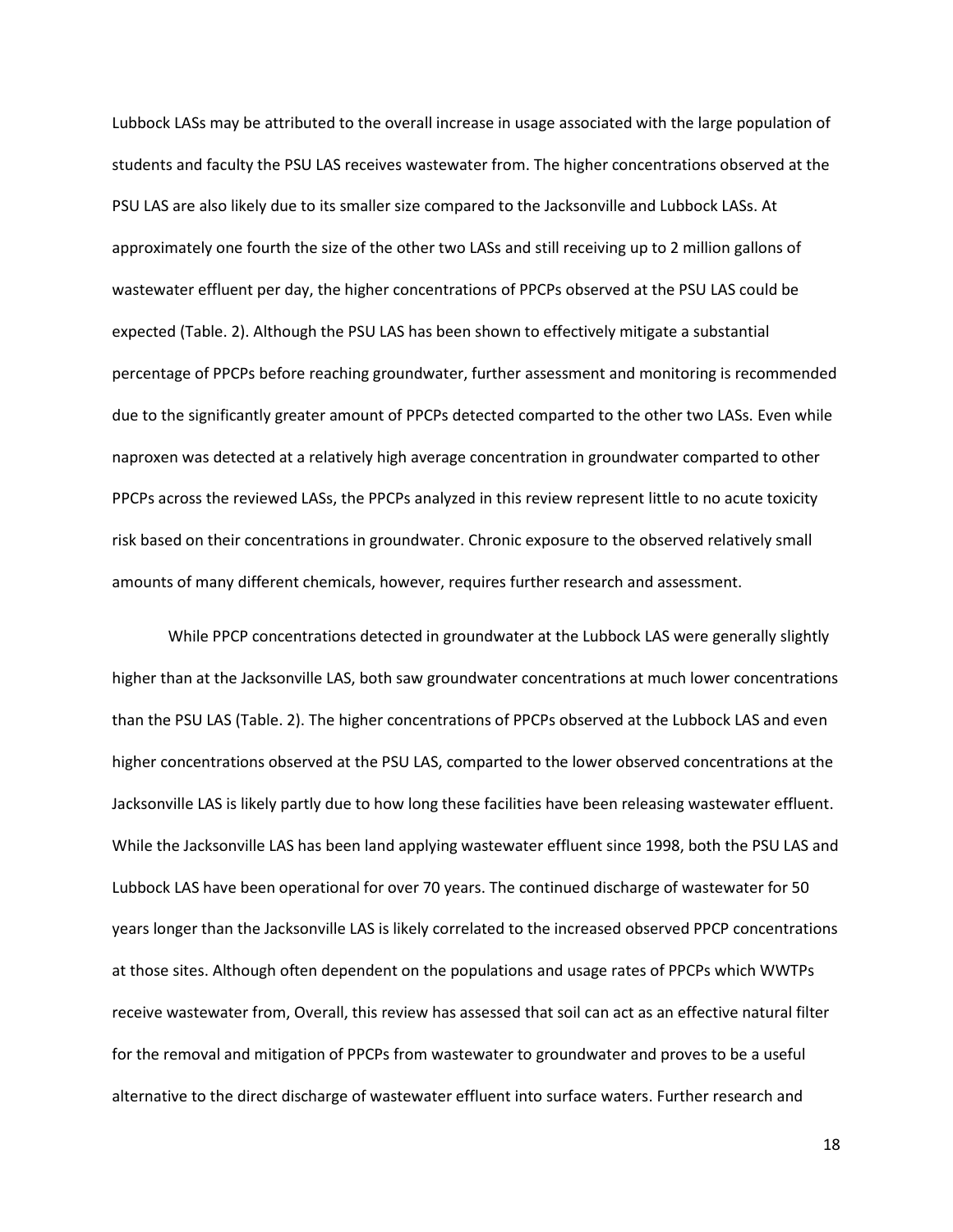assessment are necessary to determine chronic risks associated with exposure to relatively small concentrations of many different PPCPs.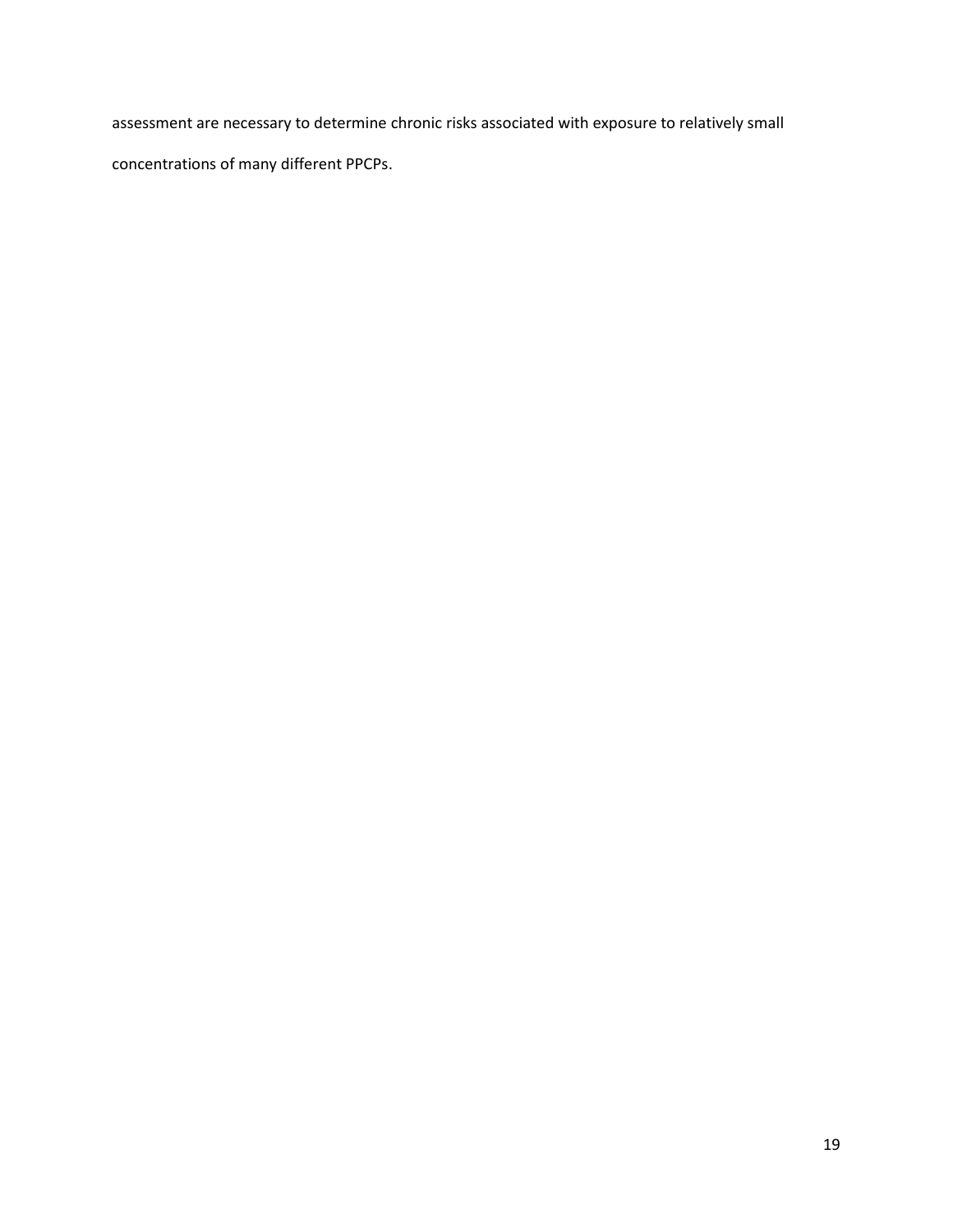# **Tables and Figures**

| Jacksonville LAS      | <b>PSU LAS</b>   | <b>Lubbock LAS</b>           | log Kow |
|-----------------------|------------------|------------------------------|---------|
| Caffeine              | Caffeine         | Caffeine                     | $-0.07$ |
| Acetaminophen         | Acetaminophen    |                              | 0.46    |
| Sulfamethoxazole      | Sulfamethoxazole |                              | 0.89    |
| Trimethoprim          | Trimethoprim     |                              | 0.91    |
| Estriol               |                  | Estriol                      | 2.45    |
| Naproxen              | Naproxen         |                              | 3.18    |
| 17-β Estradiol        |                  | 17-β Estradiol               | 3.28    |
| Estrone               |                  | Estrone                      | 3.43    |
| 17-α Ethynylestradiol |                  | $17-\alpha$ Ethynylestradiol | 3.67    |
| Ibuprofen             |                  | Ibuprofen                    | 3.97    |
| Triclosan             |                  | Triclosan                    | 4.76    |

## **Table 1 – Analyzed PPCPs at each LAS by log Kow.**

## **Table 2 – Background information for each LAS and overall average PPCP concentrations in order of log Kow values.**

|                             | Jacksonville LAS             | <b>PSU LAS</b>                                                                             | <b>Lubbock LAS</b>       |
|-----------------------------|------------------------------|--------------------------------------------------------------------------------------------|--------------------------|
| <b>Site Location</b>        | Jacksonville, North          | State College, Pennsylvania                                                                | Lubbock, Texas           |
|                             | Carolina                     |                                                                                            |                          |
| Acreage                     | 2,300                        | 605                                                                                        | 2,538                    |
| <b>Land Type</b>            | Pine Forest and Natural      | Mixed Hardwood Forest and                                                                  | <b>Copped Land Plots</b> |
|                             | Grass                        | <b>Cropped Fields</b>                                                                      |                          |
| <b>Method of Wastewater</b> | <b>Stationary Spray Head</b> | <b>Stationary Spray Head Sprinklers</b>                                                    | Pivot Irrigation         |
| <b>Application</b>          | Sprinklers                   |                                                                                            | Sprinklers               |
| <b>Average Applied GPD</b>  | 5.1 Million                  | 0.5 - 2.0 Million                                                                          | 13 Million               |
|                             |                              | Average Overall Concentrations (ng/L) in Wastewater and Groundwater at Each Site (WW / GW) |                          |
| <b>Caffeine</b>             | 145 / 12.5                   | 23,230 / 2,650                                                                             | 64/40                    |
| <b>Acetaminophen</b>        | 0/0.7                        | 5,830 / 420                                                                                |                          |
| Sulfamethoxazole            | 381/4.2                      | 34,330 / 1,111                                                                             |                          |
| <b>Trimethoprim</b>         | 574/0.2                      | 1,103/307                                                                                  |                          |
| <b>Estriol</b>              | 15/1                         |                                                                                            | 20,793 / 570             |
| <b>Naproxen</b>             | 0/1.3                        | 3,765,070 / 37,700                                                                         |                          |
| 17-β Estradiol              | 0/14                         |                                                                                            | 443 / 28                 |
| <b>Estrone</b>              | 0/2.3                        |                                                                                            | 642 / 18                 |
| 17-α Ethynylestradiol       | 0/0                          |                                                                                            | 91/31                    |
| <b>Ibuprofen</b>            | 200/0.5                      |                                                                                            | $51/0$                   |
| <b>Triclosan</b>            | 0/3                          |                                                                                            | 155/12                   |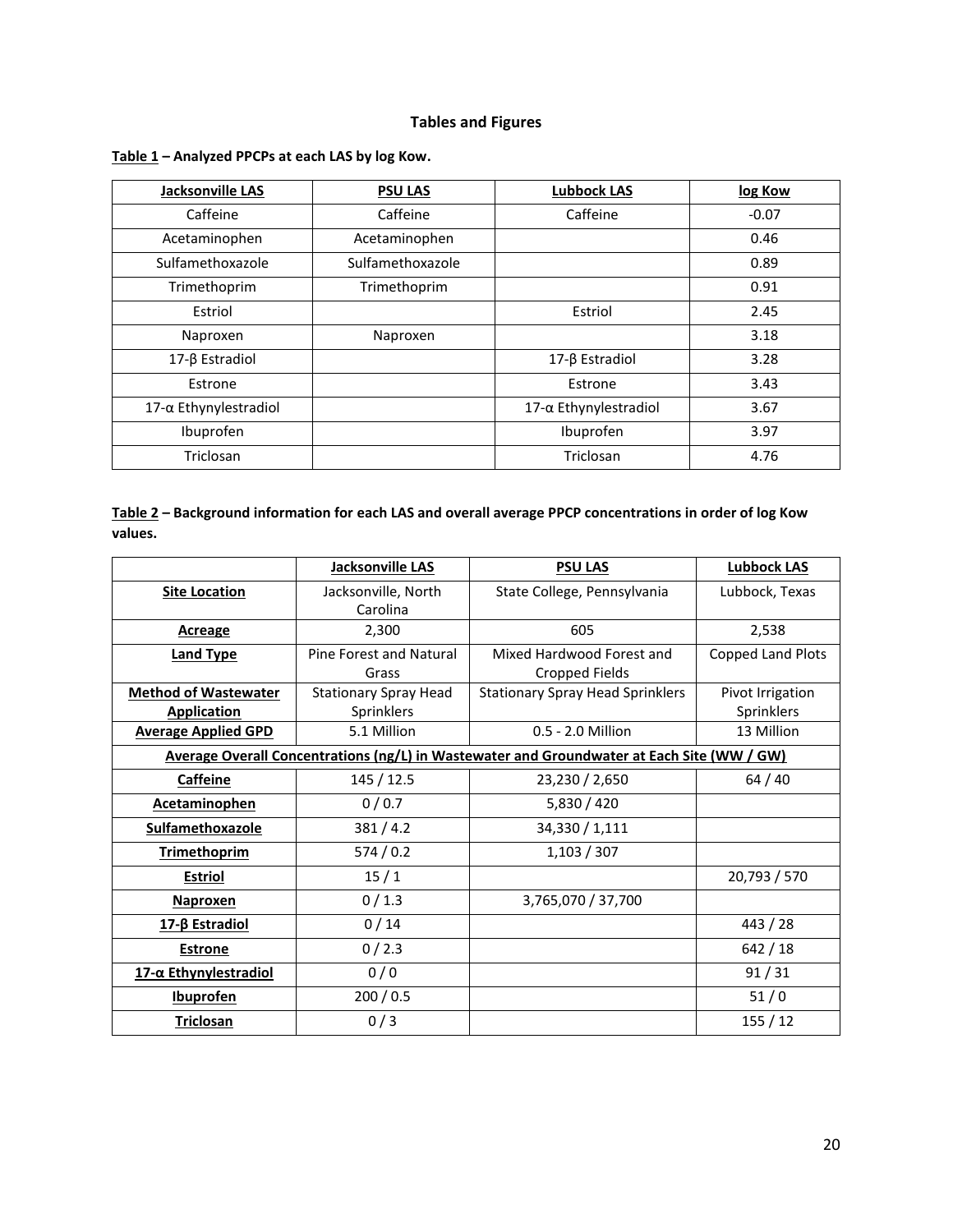| Table 3 – List of primary articles utilized for Sample data at the three compared LASs. |  |
|-----------------------------------------------------------------------------------------|--|
|                                                                                         |  |

|                       | Jacksonville LAS                                                                                                                                                |                      | <b>PSU LAS</b>                                                                                                                  |                                   | <b>Lubbock LAS</b>                                                                                                     |
|-----------------------|-----------------------------------------------------------------------------------------------------------------------------------------------------------------|----------------------|---------------------------------------------------------------------------------------------------------------------------------|-----------------------------------|------------------------------------------------------------------------------------------------------------------------|
| McEachran et al. 2016 | Pharmaceutical occurrence in<br>groundwater and surface<br>waters in forests land-<br>applied with municipal<br>wastewater                                      | Franklin et al. 2018 | Assessment of soil to<br>mitigate antibiotics in the<br>environment due to release<br>of wastewater treatment<br>plant effluent | Karnjanapiboonwong<br>et al. 2010 | Occurrence of PPCPs at a<br>wastewater treatment<br>plant and in soil and<br>groundwater at a land<br>application site |
| Birch et al. 2016     | Hydrologic impacts of<br>municipal wastewater<br>irrigation to a temperate<br>forest watershed                                                                  | Kibuye et al. 2019   | Fate of pharmaceuticals in a<br>spray-irrigation system:<br>From wastewater to<br>groundwater                                   |                                   |                                                                                                                        |
| McEachran et al. 2017 | Pharmaceuticals in a<br>temperate forest-water<br>reuse system                                                                                                  |                      |                                                                                                                                 |                                   |                                                                                                                        |
| McEachran et al. 2018 | Comparison of emerging<br>contaminants in receiving<br>waters downstream of a<br>conventional wastewater<br>treatment plant and a forest-<br>water reuse system |                      |                                                                                                                                 |                                   |                                                                                                                        |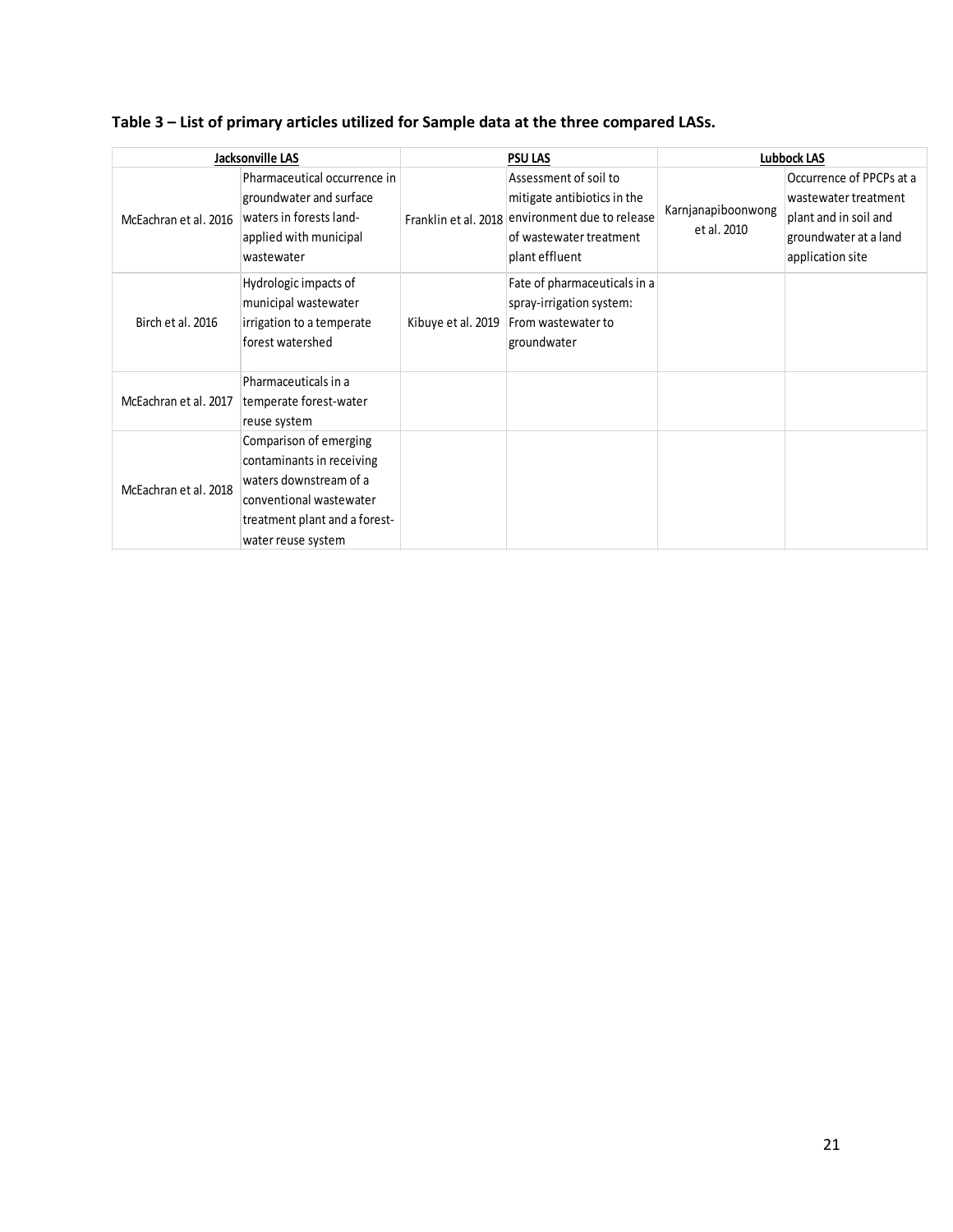

**Figure 1 - Average concentrations of PPCPs in wastewater and groundwater at the Jacksonville LAS in order based on log Kow values. Wastewater and groundwater PPCP concentrations averaged from sample data from McEachran et al. 2016, 2017, and 2018. Error bars represent one standard deviation from the sample set.**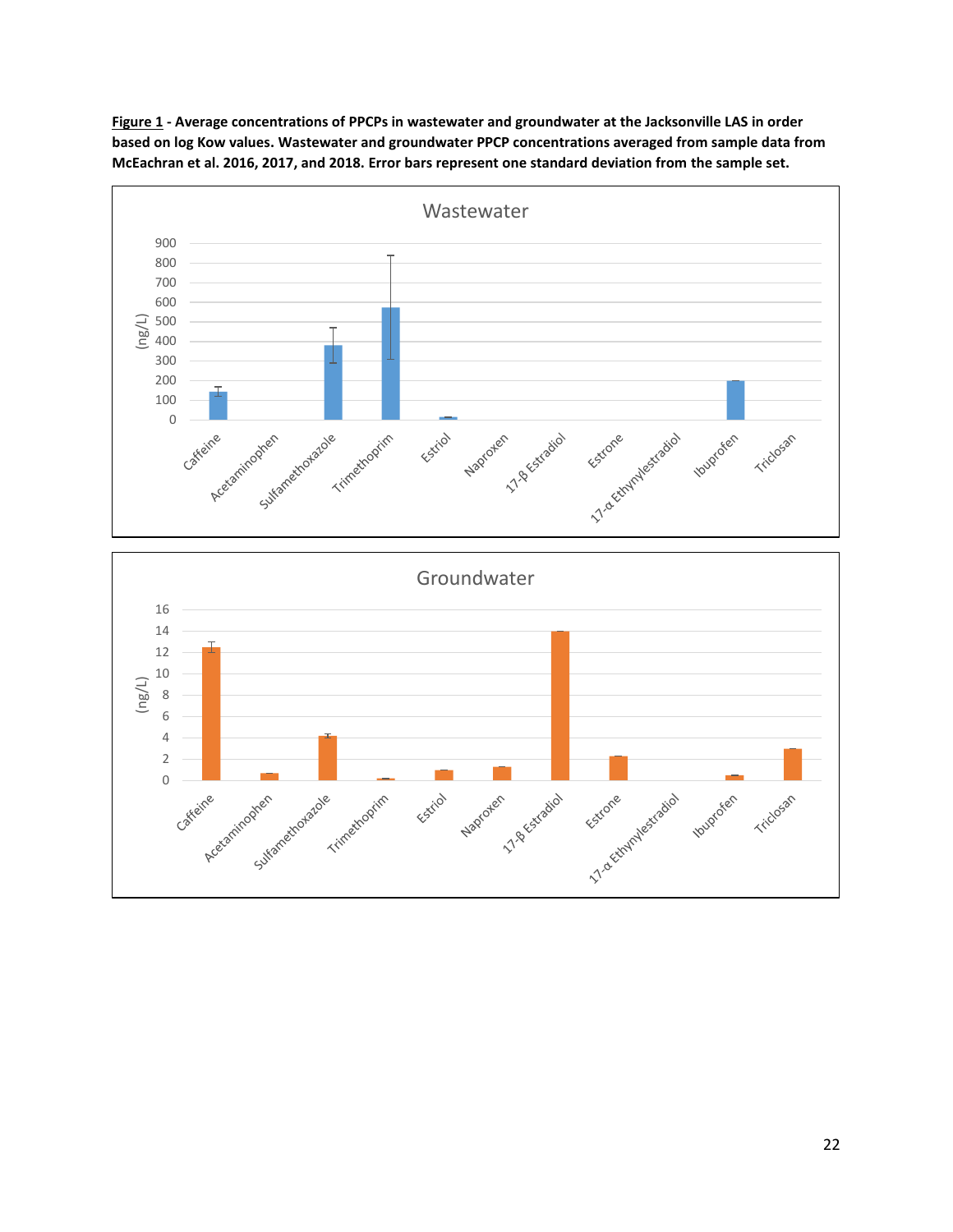**Table 4 – Average wastewater and groundwater concentrations (ng/L) of reviewed PPCPs at the Jacksonville LAS in order of log Kow values. Wastewater and groundwater PPCP concentrations averaged from sample data from McEachran et al. 2016, 2017, and 2018. Note: PPCPs with detected concentrations and 0 STDEV represent the only available sample and have no STDEV.**

| <b>PPCP</b>           | <b>Wastewater</b> | <b>Standard Deviation</b> |
|-----------------------|-------------------|---------------------------|
| Caffeine              | 145               | 25                        |
| Acetaminophen         | 0                 | $\Omega$                  |
| Sulfamethoxazole      | 381               | 90.75                     |
| Trimethoprim          | 574               | 265.37                    |
| Estriol               | 15                | 0                         |
| Naproxen              | $\pmb{0}$         | 0                         |
| 17-β Estradiol        | $\pmb{0}$         | 0                         |
| Estrone               | 0                 | $\Omega$                  |
| 17-α Ethynylestradiol | 0                 | 0                         |
| Ibuprofen             | 200               | 0                         |
| Triclosan             | 0                 | 0                         |
|                       |                   |                           |
| <b>PPCP</b>           | Groundwater       | <b>Standard Deviation</b> |
| Caffeine              | 12.5              | 0.5                       |
| Acetaminophen         | 0.7               | $\Omega$                  |
| Sulfamethoxazole      | 4.2               | 0.2                       |
| Trimethoprim          | 0.2               | $\mathbf 0$               |
| Estriol               | $\mathbf{1}$      | 0                         |
| Naproxen              | 1.3               | $\Omega$                  |
| 17-β Estradiol        | 14                | 0                         |
| Estrone               | 2.3               | 0                         |
| 17-α Ethynylestradiol | 0                 | 0                         |
| Ibuprofen             | 0.5               | 0                         |
| Triclosan             | 3                 | $\pmb{0}$                 |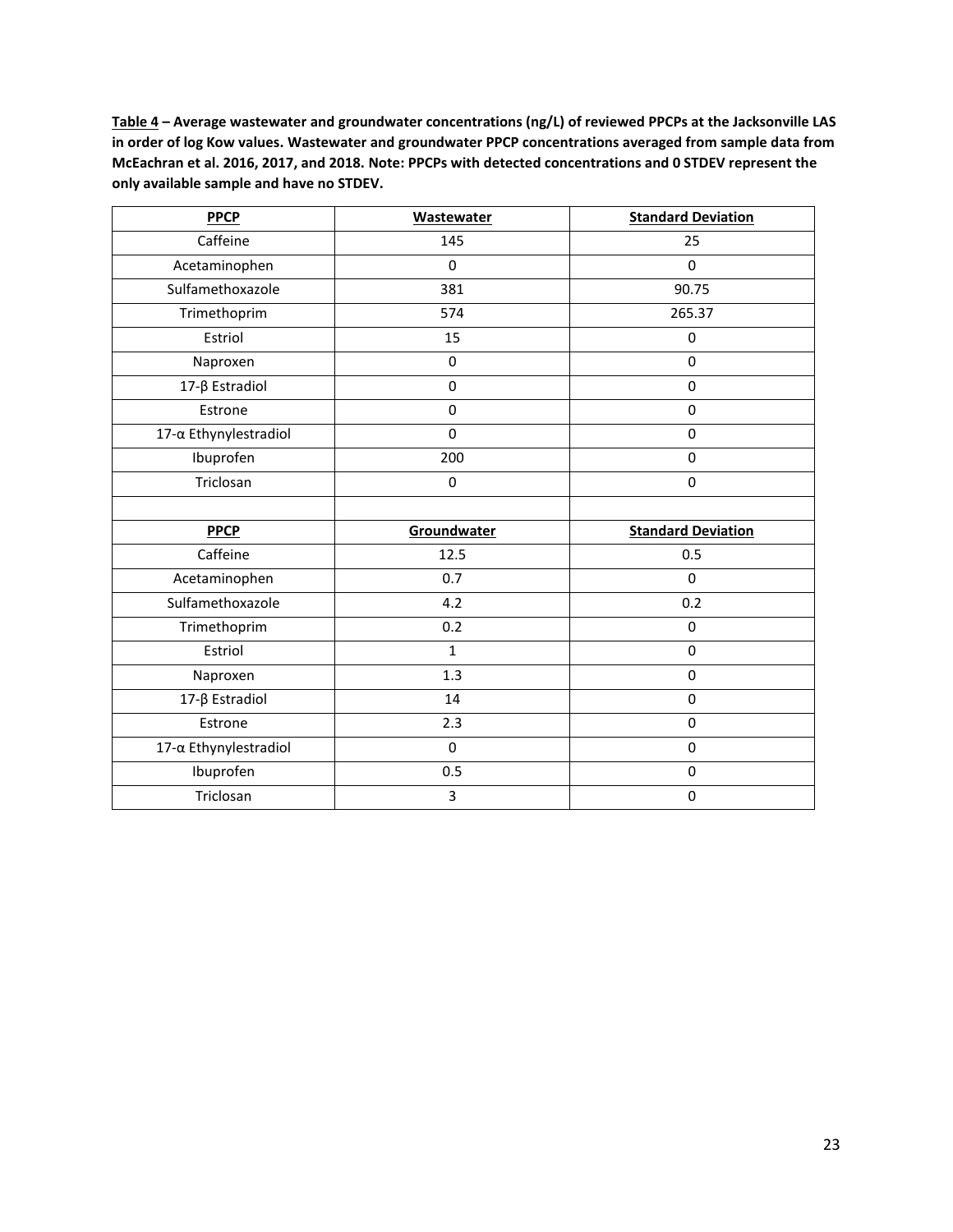**Table 5 – Average wastewater and groundwater concentrations (ng/L) of reviewed PPCPs at the PSU LAS in order of log Kow Values. Wastewater and groundwater PPCP concentrations averaged from sample data from Kibuye et al. 2019 and Franklin et al. 2018.**

| <b>PPCP</b>      | <b>Wastewater</b> | <b>Standard Deviation</b> |
|------------------|-------------------|---------------------------|
| Caffeine         | 23,230            | 59,760                    |
| Acetaminophen    | 5,830             | 23,380                    |
| Sulfamethoxazole | 34,330            | 56,963                    |
| Trimethoprim     | 1,103             | 1,554                     |
| Naproxen         | 3,765,070         | 9,925,960                 |
|                  |                   |                           |
| <b>PPCP</b>      | Groundwater       | <b>Standard Deviation</b> |
| Caffeine         | 2,650             | 4,730                     |
| Acetaminophen    | 420               | 2,190                     |
| Sulfamethoxazole | 1,111             | 2,690                     |
| Trimethoprim     | 307               | 812                       |
| Naproxen         | 37,700            | 29,770                    |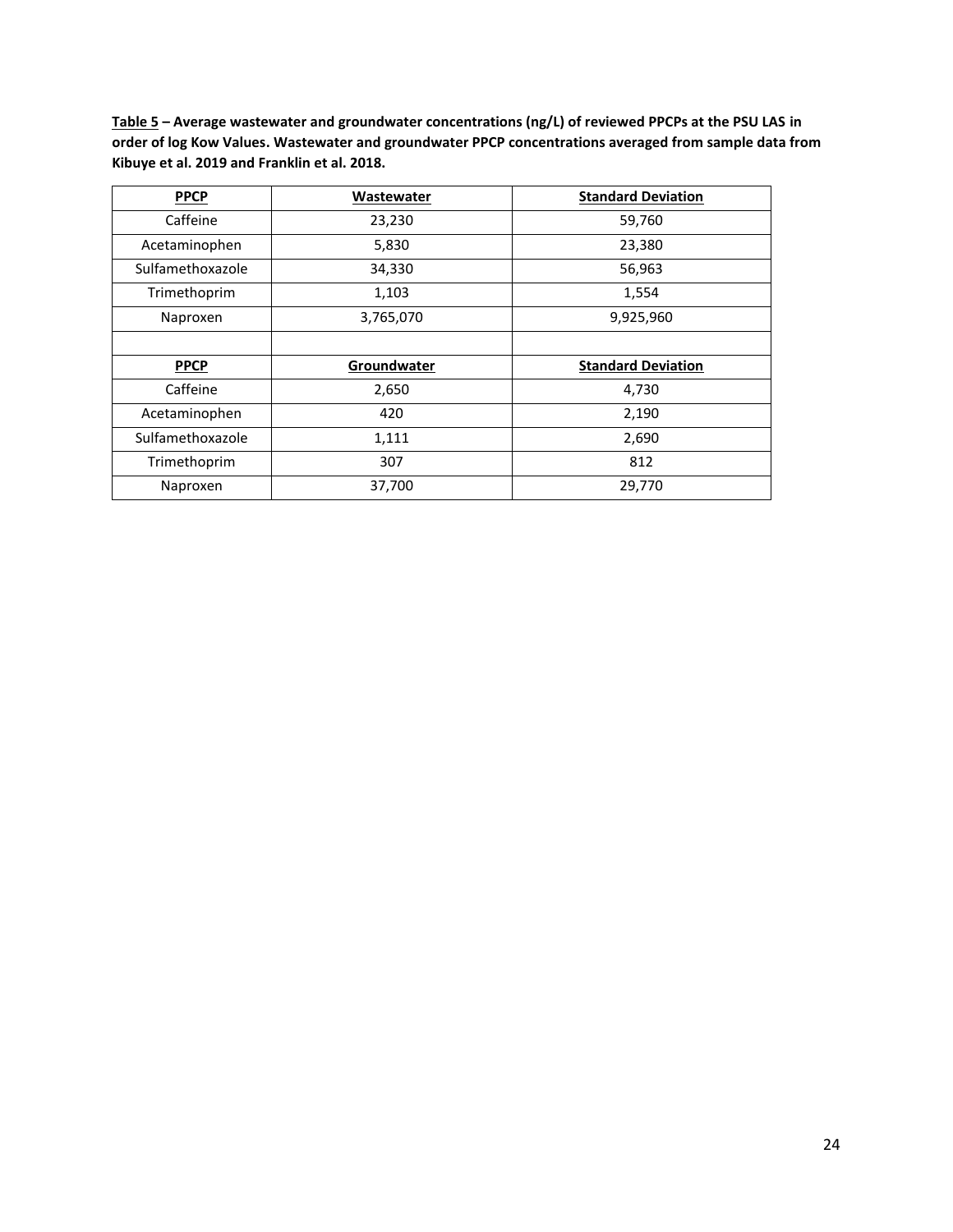**Figure 2 – Average concentrations of PPCPs between wastewater effluent and groundwater at PSU LAS in order of log Kow values. Note: Naproxen was detected at significantly higher concentrations and was not included in this figure (see table 5). Wastewater and groundwater PPCP concentrations averaged from sample data from Kibuye et al. 2019 and Franklin et al. 2018. Error bars represent one standard deviation from the sample set.**



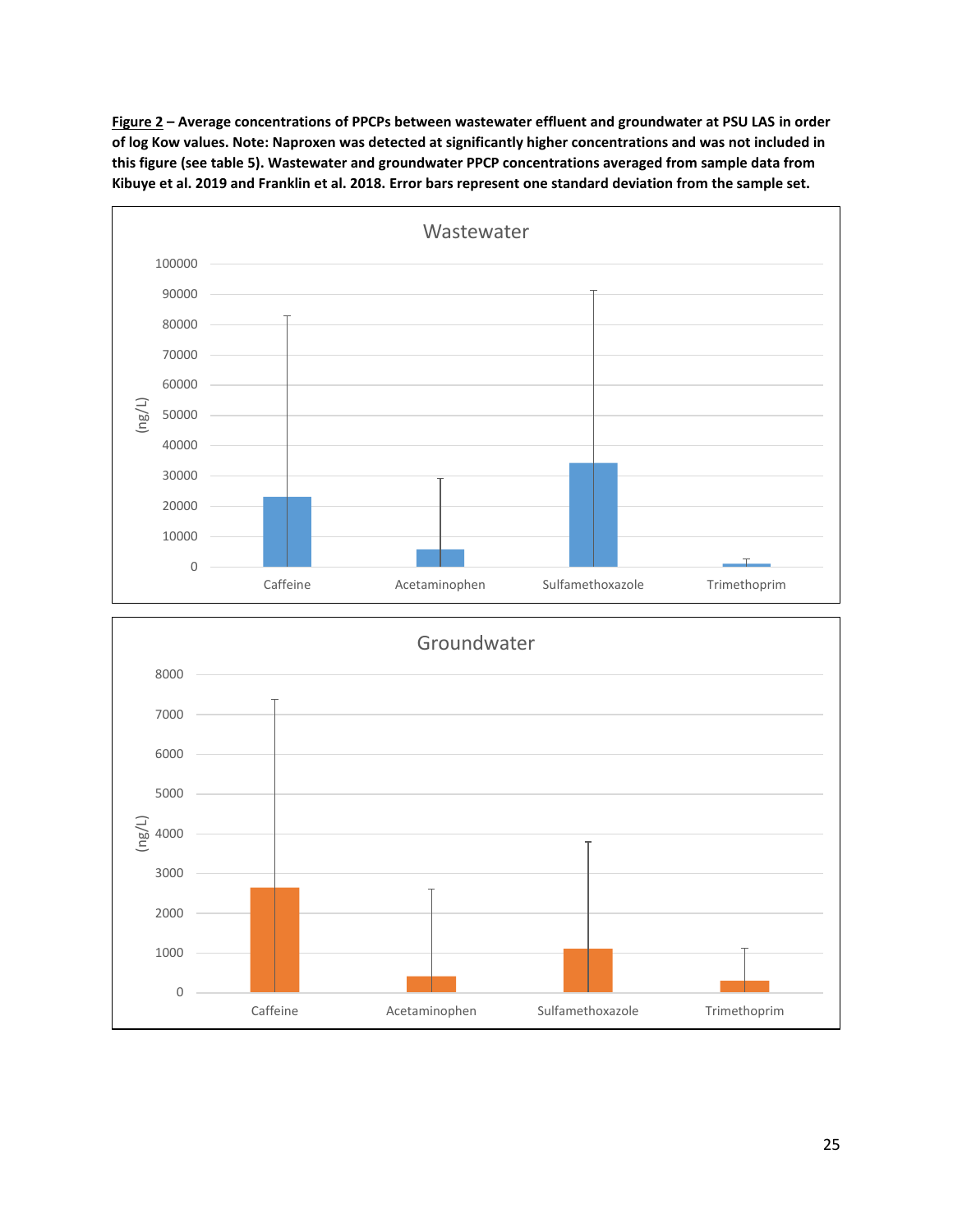**Figure 3 – Average concentrations between wastewater effluent and groundwater at Lubbock LAS in order of log Kow values. Note: Estriol was detected at significantly higher concentrations and was not included in this figure (see table 6). Wastewater and groundwater PPCP concentrations averaged from sample data from Karnjanapiboonwong et al. 2011. Error bars represent one standard deviation from the sample set.**



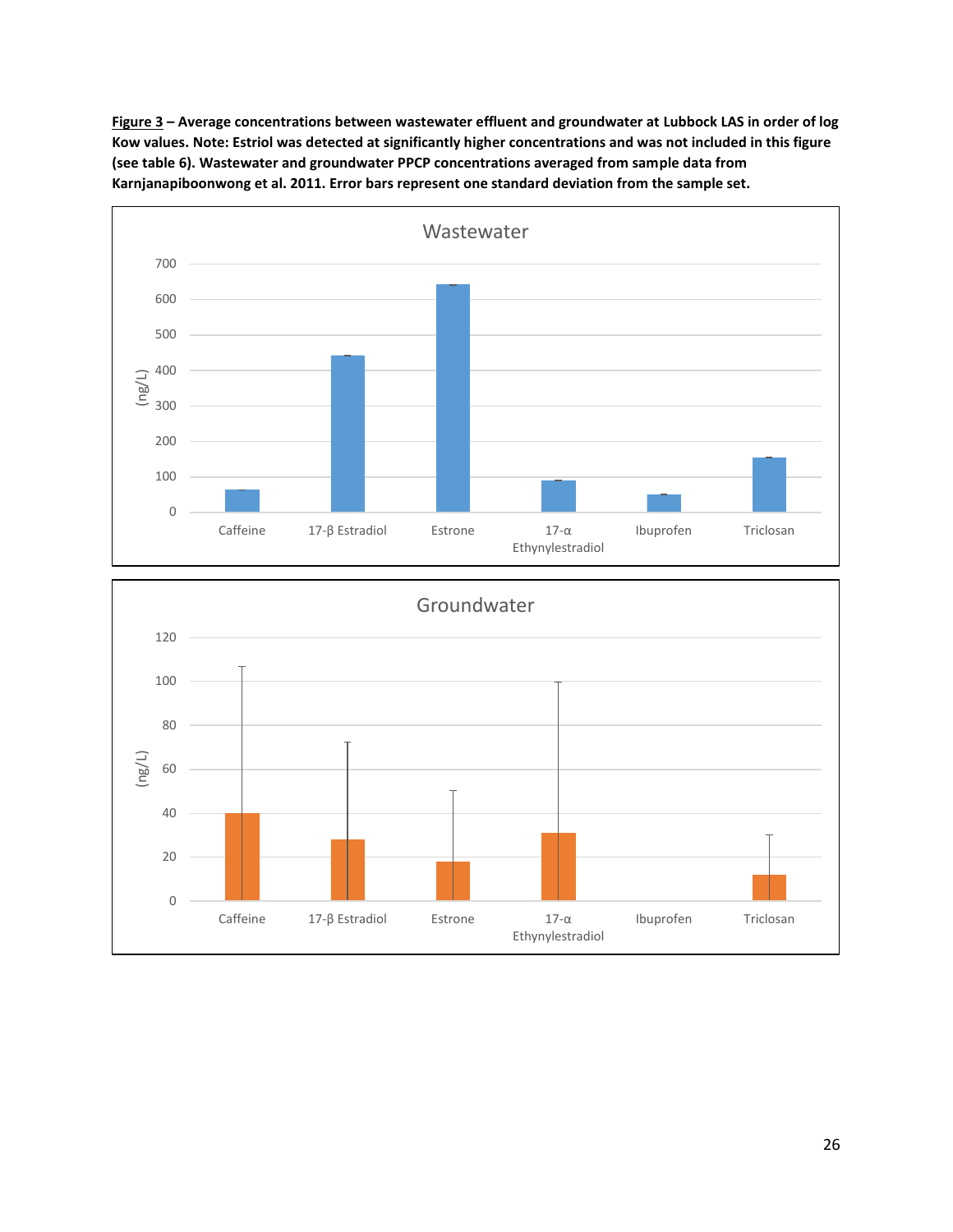**Table 6 – Average wastewater and groundwater concentrations (ng/L) of reviewed PPCPs at the Lubbock LAS in order of log Kow values. Wastewater and groundwater PPCP concentrations averaged from sample data from Karnjanapiboonwong et al. 2011.**

| <b>PPCP</b>           | <b>Wastewater</b> | <b>Standard Deviation</b> |
|-----------------------|-------------------|---------------------------|
| Caffeine              | 64                | 0.19                      |
| Estriol               | 20793             | 30.1                      |
| 17-β Estradiol        | 443               | 0.45                      |
| Estrone               | 642               | 0.61                      |
| 17-α Ethynylestradiol | 91                | 0.14                      |
| Ibuprofen             | 51                | 1.34                      |
| Triclosan             | 155               | 0.11                      |
|                       |                   |                           |
|                       |                   |                           |
| <b>PPCP</b>           | Groundwater       | <b>Standard Deviation</b> |
| Caffeine              | 40                | 66.9                      |
| Estriol               | 570               | 606                       |
| 17-β Estradiol        | 28                | 44.5                      |
| Estrone               | 18                | 32.3                      |
| 17-α Ethynylestradiol | 31                | 68.75                     |
| Ibuprofen             | 0                 | 0                         |

**Table 7 – Average soil concentrations (ng/g) of reviewed PPCPs at the Lubbock LAS in order of log Kow values. Soil PPCP concentrations averaged from sample data from Karnjanapiboonwong et al. 2011.**

| <b>PPCP</b>                  | Concentration | <b>Standard Deviation</b> |
|------------------------------|---------------|---------------------------|
| Caffeine                     | 0             | Ω                         |
| Estriol                      | 1.2           | 0.46                      |
| 17-β Estradiol               | 0.6           | 0.26                      |
| Estrone                      | 10.7          | 5.1                       |
| $17-\alpha$ Ethynylestradiol | 0.2           | 0.13                      |
| Ibuprofen                    | 73.5          | 16.84                     |
| Triclosan                    | 1.5           |                           |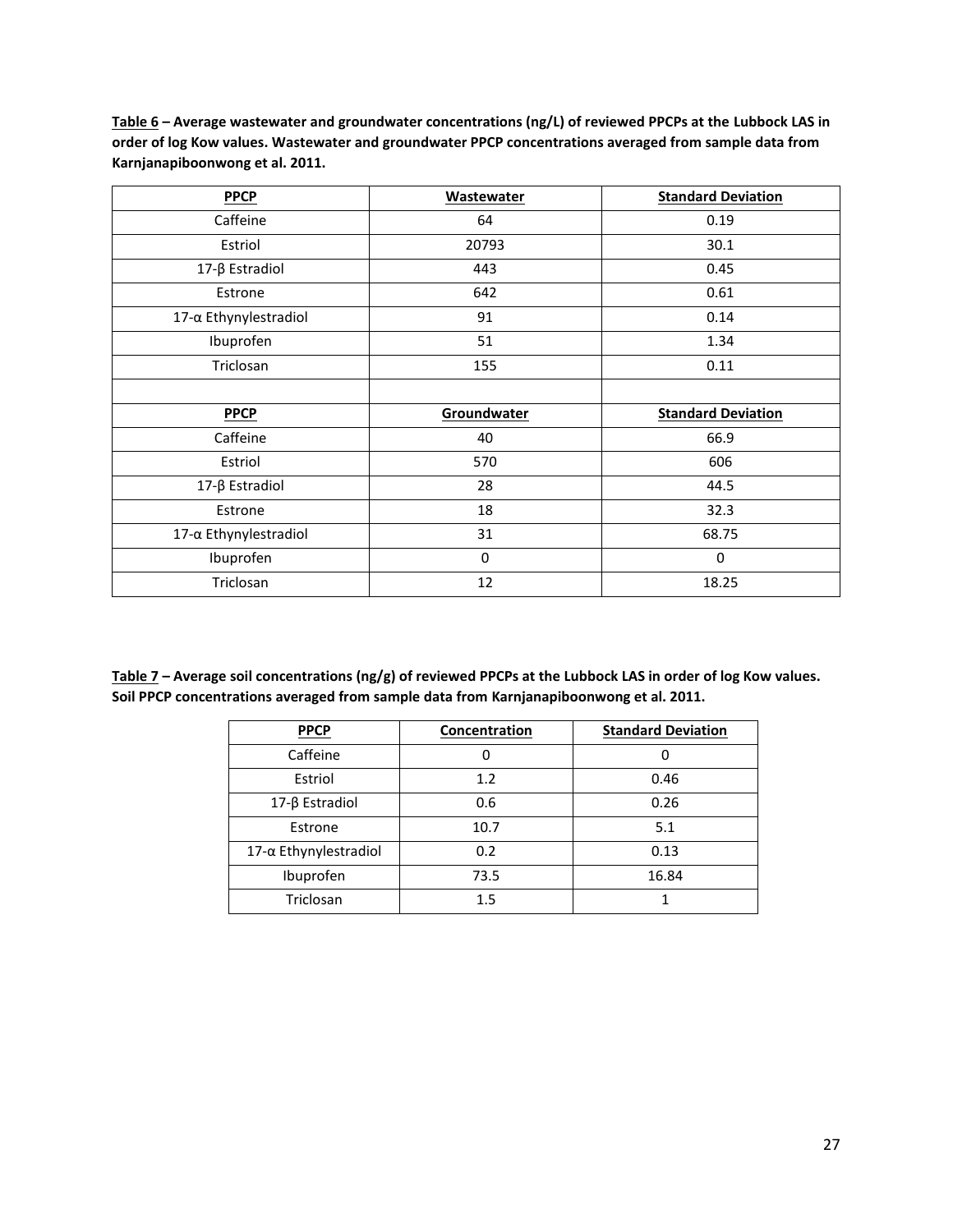**Table 8 – Average wastewater and groundwater concentrations (ng/L) of analyzed PPCPs across all three reviewed LASs in order of log Kow values. Wastewater and groundwater PPCP concentrations averaged from sample data from McEachran et al. 2016, 2017, 2018 (Jacksonville LAS data); Kibuye et al. 2019, Franklin et al. 2018 (PSU LAS data); Karnjanapiboonwong et al. 2011 (Lubbock LAS data).**

| <b>PPCP</b>           | <b>Wastewater</b> | <b>Standard Deviation</b> |
|-----------------------|-------------------|---------------------------|
| Caffeine              | 5,896             | 10,008                    |
| Acetaminophen         | 2,915             | 2,915                     |
| Sulfamethoxazole      | 13,961            | 27,170                    |
| Trimethoprim          | 785               | 673                       |
| Estriol               | 10,404            | 10,389                    |
| Naproxen              | 1,882,535         | 1,882,535                 |
| 17-β Estradiol        | 222               | 222                       |
| Estrone               | 321               | 321                       |
| 17-α Ethynylestradiol | 46                | 46                        |
| Ibuprofen             | 125               | 75                        |
| Triclosan             | 78                | 78                        |
|                       |                   |                           |
| <b>PPCP</b>           | Groundwater       | <b>Standard Deviation</b> |
| Caffeine              | 679               | 1,138                     |
| Acetaminophen         | 210               | 210                       |
| Sulfamethoxazole      | 558               | 909                       |
| Trimethoprim          | 205               | 287                       |
| Estriol               | 286               | 285                       |
| Naproxen              | 18,851            | 18,849                    |
| 17-β Estradiol        | 21                | 8                         |
| Estrone               | 10                | 8                         |
| 17-α Ethynylestradiol | 15                | 15                        |
| Ibuprofen             | 0.2               | 0.2                       |
| Triclosan             | 7.5               | 5                         |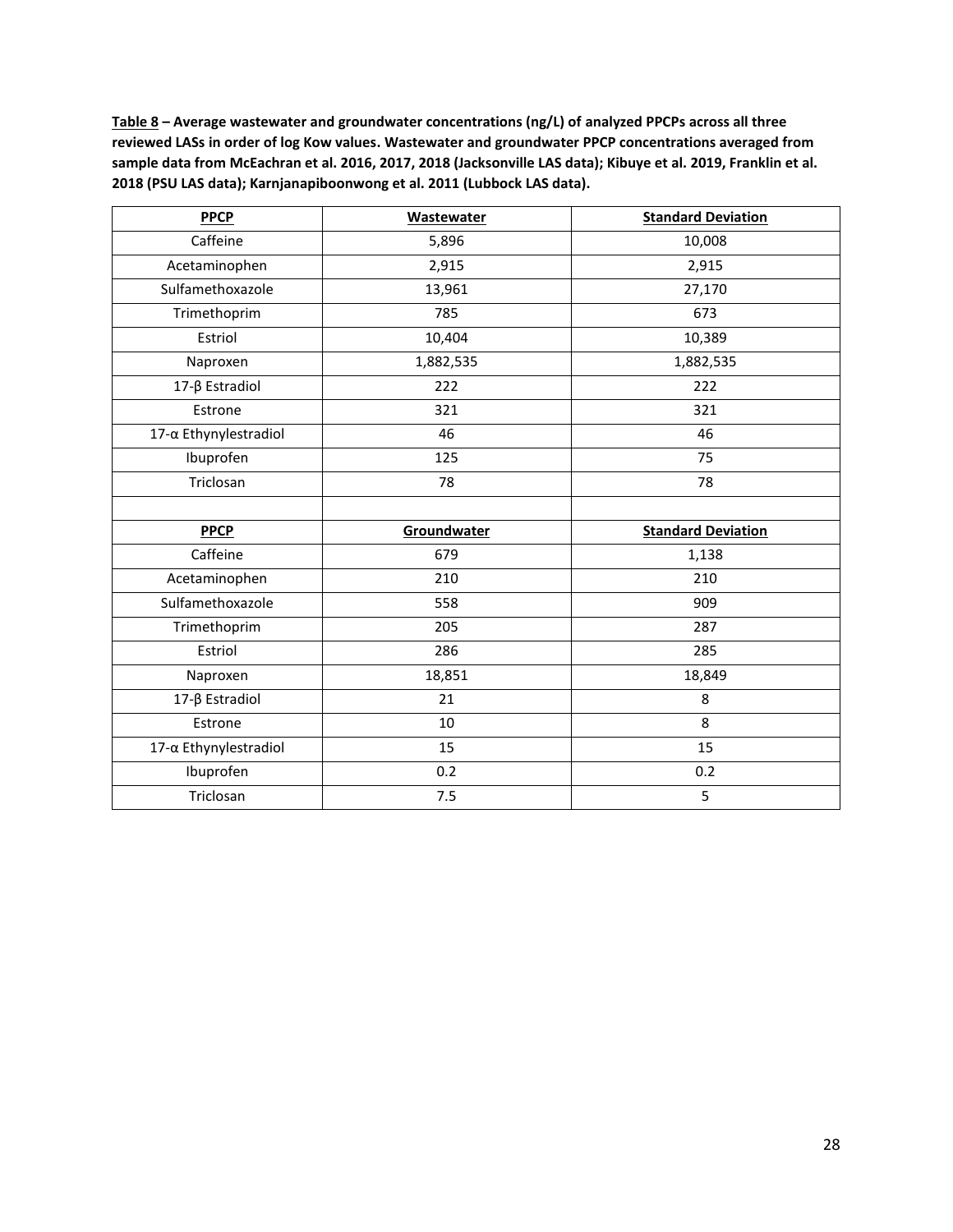**Figure 4 – Average wastewater and groundwater concentrations (ng/L) of analyzed PPCPs across all three reviewed LASs in order of log Kow values. Wastewater and groundwater PPCP concentrations averaged from sample data from McEachran et al. 2016, 2017, 2018 (Jacksonville LAS data); Kibuye et al. 2019, Franklin et al. 2018 (PSU LAS data); Karnjanapiboonwong et al. 2011 (Lubbock LAS data). Note: Naproxen was detected at significantly higher concentrations and was not included in this figure (see table 6). Error bars represent one standard deviation from the sample set.**



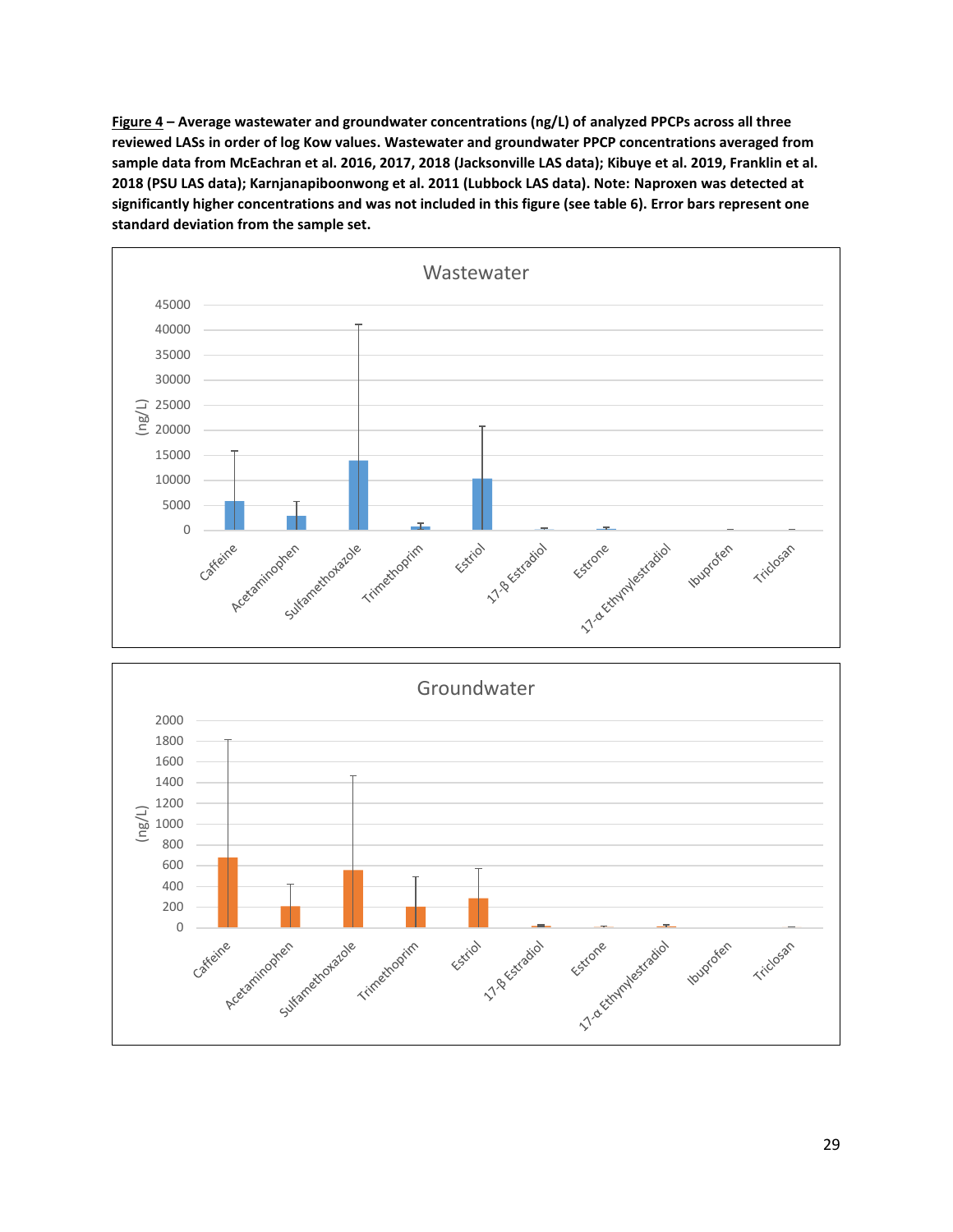### **References**

Andersen, H., Siegrist, H., Halling-SØrensen, B., Ternes, T. A., 2003. Fate of estrogens in a municipal sewage treatment plant. Environ Sci Technol. 37(18): 4021–4026

Andrews, D.M., Robb, T., Elliott, H., Watson, J.E., 2016. Impact of long-term wastewater irrigation on the physicochemical properties of humid region soils: "The Living Filter" site case study. Agric Water Manag. 178: 239–247

Antonic J., Heath E., 2007. Determination of NSAIDs in river sediment samples. Anal Bioanal Chem. 387: 1337–1342

Aranami, K., Readman, J. W., 2007. Photolytic degradation of triclosan in freshwater and seawater. Chemosphere. 66(6): 1052–1056

Assadian, N.W., Di Giovanni, G.D., Enciso, J., Iglesias, J., Lindemann, W., 2005. The transport of waterborne solutes and bacteriophage in soil subirrigated with a wastewater blend. Agric Ecosyst Environ. 111 (1–4): 279–291

Ayers, B., Elkin, K., Kibuye, F., Gall, H.E., 2017. Pharmaceuticals at Penn State's Living Filter: From Wastewater to Groundwater. American Society of Agricultural and Biological Engineering (ASABE). Paper No. 1700255

Barnes, K.K., Kolpin, D.W., Furlong, E.T., Zaugg, S.D., Meyer, M.T., Barber, L.B., 2008. A national reconnaissance of pharmaceuticals and other organic wastewater contaminants in the United States. groundwater Sci Total Environ. 402(2–3): 192–200

Barton, L., L.A. Schipper, G.F. Barkle, M. Mcleod, T.W. Speir, M.D. Taylor, A.C. McGill, A.P. Van Schaik, N.B. Fitzgerald, and S.P. Pandey., 2005. Land application of domestic effluent onto four soil types: Plant uptake and nutrient leaching. J Environ Qual. 34: 635–643

Belden, J.B., Maul, J.D., Lydy, M.J., 2007. Partitioning and photodegradation of ciprofloxacin in aqueous systems in the presence of organic matter. Chemosphere. 66(8): 1390–1395

Birch, A.L., Nichols, E.G., James, A.L., Emanuel, R.E., 2016. Hydrologic impacts of municipal wastewater irrigation to a temperate forest watershed. J Environ Qual. 45: 1303-1312

Boxall, A.B.A., 2008. Fate and transport of veterinary medicines in the soil environment. In D.S. Aga Ed., Fate of Pharmaceuticals in the Environment and in Water Treatment Systems. Florida: CRC 123-137

Boxall, A.B.A., Rudd, M.A., Brooks, B.W., Caldwell, D.J., Choi, K., Hickmann, S., Innes, E., 2012. Pharmaceuticals and personal care products in the environment: what are the big questions? Environ Health Perspec. 120: 1221-2129

City of Jacksonville, North Carolina Government., 2019. Land Application Site. [https://jacksonvillenc.gov/241/Land-Application-Site.](https://jacksonvillenc.gov/241/Land-Application-Site) 2019

Colucci, M.S., Bork, H., Topp, E., 2001. Persistence of estrogenic hormones in agricultural soils: I. 17βestradiol and estrone. J Environ Qual. 30(6): 2070–2076

Crites, R.W., 1984. Land use of wastewater and sludge. Environ Sci Technol. 18: 140A-147A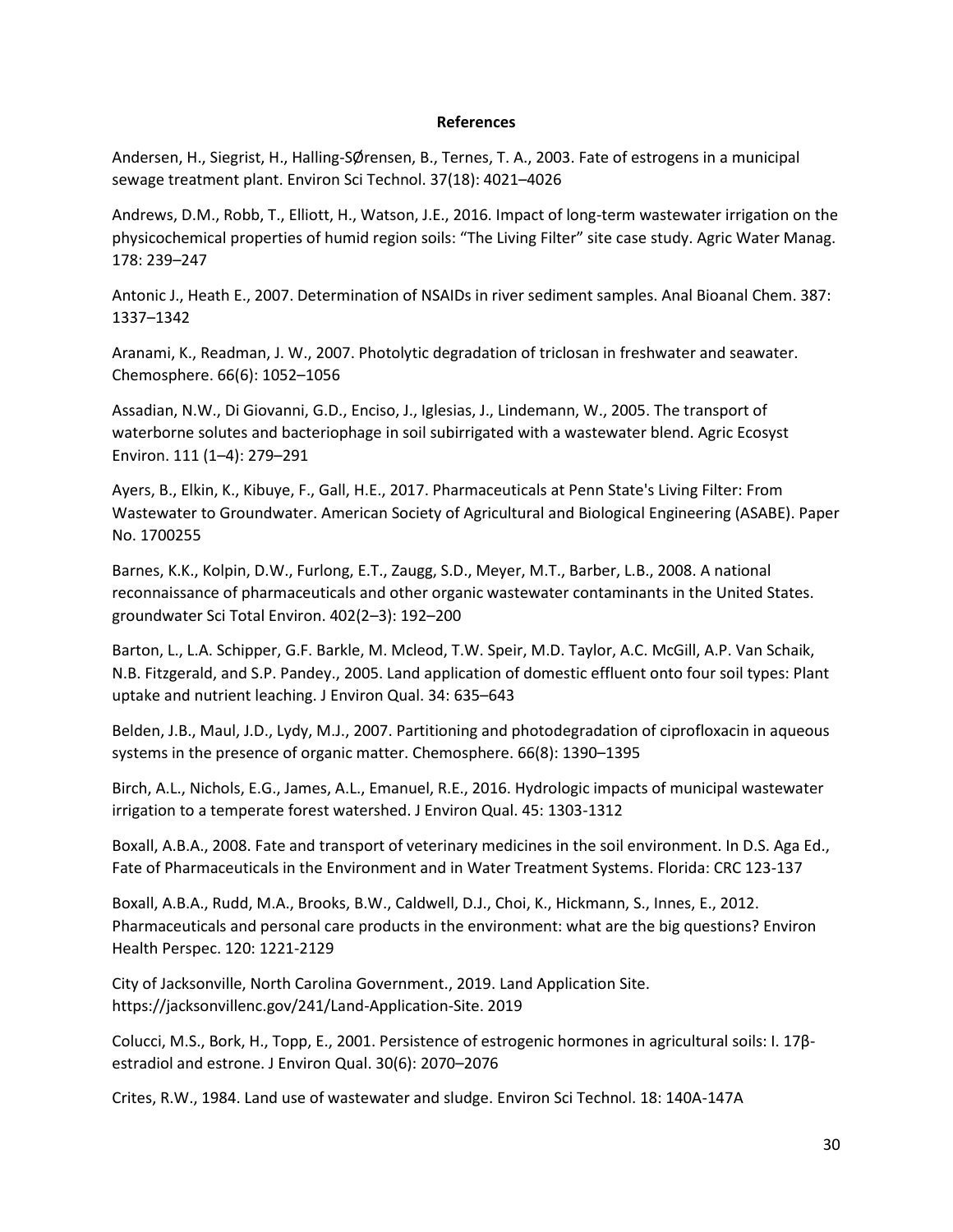Dalkmann, P., Siebe, C., Amelung, W., Schloter, M., Siemens, J., 2014. Does long-term irrigation with untreated wastewater accelerate the dissipation of pharmaceuticals in soil? Environ Sci Technol. 48: 4963–4970

D'Ascenzo, G., Di Corcia, A., Gentilli, A., Mancini, R., Mastropasqua, R., Nazzari, M., et al., 2003. The Science of the Total Environment. 302(1–3): 199–209

Davis, M.L., Cornwell, D.F., 1998. Introduction to environmental engineering (3rd Ed.). McGraw-Hill Higher Education. ISBN 0-07-015918-1

De Vries, J., 1972. Soil filtration of wastewater effluent and the mechanism of pore clogging. J Water Pollut Control Fed. 565–573.

Dodgen, L.K., Zheng, W., 2016. Effects of reclaimed water matrix on fate of pharmaceuticals and personal care products in soil. Chemosphere. 156: 286–293.

Drillia, P., Stamatelatou, K., Lyberatos, G., 2005. Fate and mobility of pharmaceuticals in solid matrices. Chemosphere. 60: 1034–1044.

Fram, M.S., Belitz, K., 2011. Occurrence and concentrations of pharmaceutical compounds in groundwater used for public drinking-water supply in California. Sci Total Environ. 409(18): 3409–3417

Franklin, A.M., Williams, C.F., Watson, J.E., 2018. Assessment of soil to mitigate antibiotics in the environment due to release of wastewater treatment plant effluent. J Environ Qual. 47: 1347-1355

Gall, H.E., Basu, N.B., Mashtare, M.L., Rao, P.S.C., Lee, L.S., 2016. Assessing the impacts of anthropogenic and hydro-climatic drivers on estrogen legacies and trajectories. Adv Water Resour. 87: 19–28

Heckmann L.H., Callaghan A., Hooper H.L., Connon R., Hutchinson T.H., Maund S.J., Sibly R.M., 2007. Chronic toxicity of ibuprofen to Daphnia magna: Effects on life history traits and population dynamics. Toxicol Lett. 172: 137–145

Hedgespeth, M.L., Sapozhnikova, Y., Pennington, P., Clum, A., Fairey, A., Wirth, E., 2012. Pharmaceuticals and personal care products (PPCPs) in treated wastewater discharges into Charleston Harbor, South Carolina. Sci Total Environ. 437: 1–9

Hutchins, S.R., M.B. Tomson, P.B. Bedient, C.H. Ward, and J.T. Wilson., 1985. Fate of trace organics during land application of municipal wastewater. Crit Rev Environ Control 15(4): 355–416

Jacobsen, A.M., Lorenzen, A., Chapman, R., Topp, E., 2005. Persistence of testosterone and 17β-estradiol in soils receiving swine manure or municipal biosolids. J Environ Qual. 34(3): 861–871

Jobling S, Sumpter J.P., Sheahan D., Osborne J.A., Matthiessen P., 1996. Inhibition of testicular growth in rainbow trout (Oncorhynchus mykiss) exposed to estrogenic alkylphenolic chemicals. Environ Toxicol Chem. 15: 194–202

Karnjanapiboonwong, A., Suski, J.G., Shah, A.A., Cai, Q., Morse, A.N., Anderson, T.A., 2011. Occurrence of PPCPs at a wastewater treatment plant and in soil and groundwater at a land application site. Water Air Soil Pollut. 216: 257-273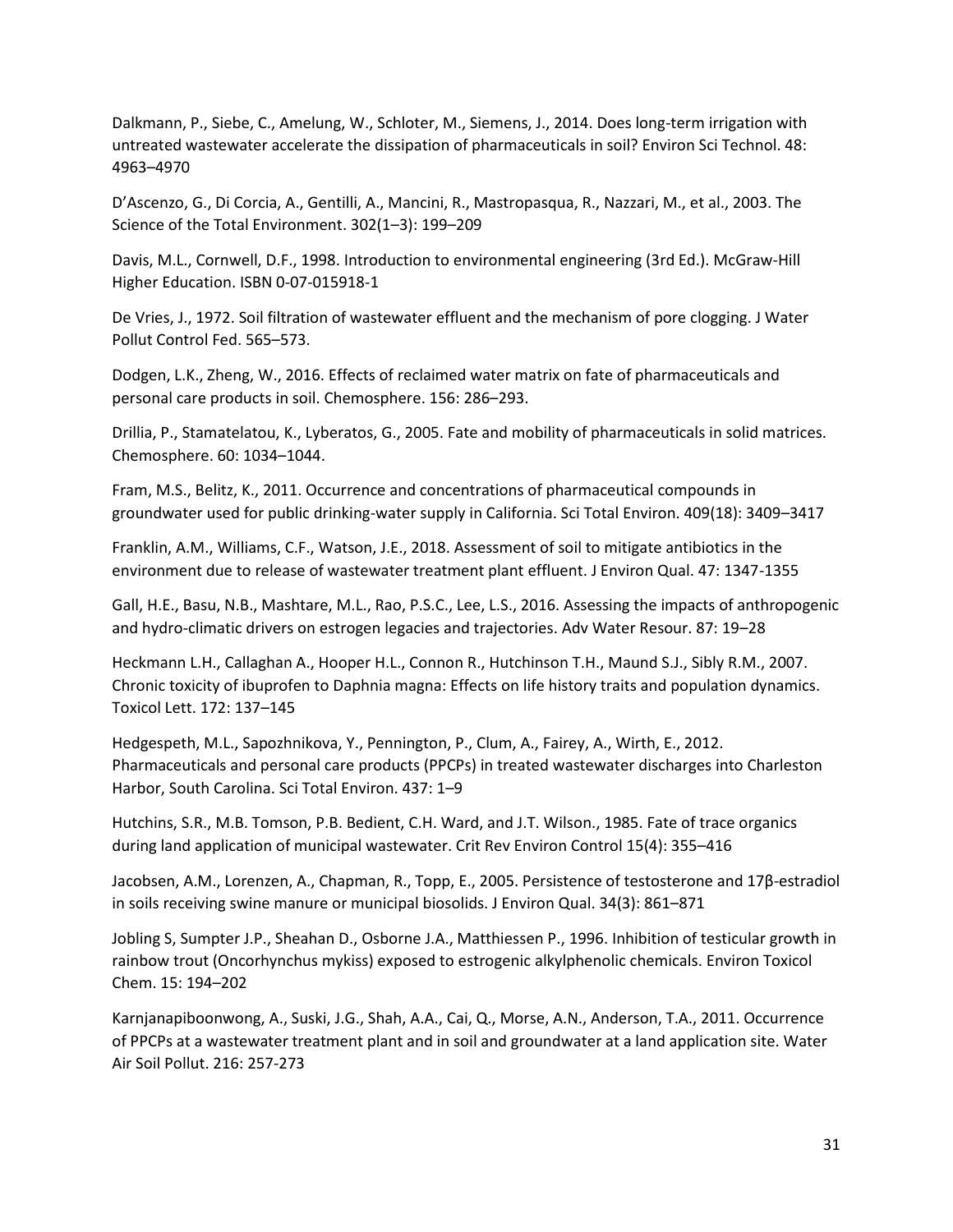Kibuye, F.A., Gall, H.E., Elkin, K.R., Ayers, B., Veith, T.L., Miller, M., Jacob, S., Hayden, K.R., Watson, J.E., Elliott, H.A., 2019. Fate of pharmaceuticals in a spray-irrigation system: From wastewater to groundwater. Sci Total Environ. 654: 197-208

Kirk, L.A., Tyler, C.R., Lye, C.M., Sumpter, J.P., 2002. Changes in estrogenic and androgenic activities at different stages of treatment in wastewater treatment works. Environ Toxicol Chem, 21(5): 972–979

Kreuzinger, N., Clara, M., Strenn, B., Vogel, B., 2004. Investigation on the behavior of selected pharmaceuticals in the groundwater after infiltration of treated wastewater. Water Sci Tech. 50(2): 221– 228

Lin, A.Y.C., Reinhard, M., 2005. Photodegradation of common environmental pharmaceuticals and estrogens in river water. Environ Toxicol Chem. 24 (6): 1303–1309

Mansell, J., Drewes, J.E., 2004. Fate of steroidal hormones during soil-aquifer treatment. Ground Water Monitoring and Remediation. 24(2): 94–101

Matamoros, V., Duhec, A., Albaigés, J., Bayona, J.M., 2009. Photodegradation of carbamazepine, ibuprofen, ketoprofen, and 17α-ethinylestradiol in fresh and seawater. Water Air and Soil Pollution. 196(1–4): 161–168

Mazellier, P., Méité, L., Laat, D.E., 2008. Photodegradation of the steroid hormones 17β-estradiol (E2) and 17α-ethinylestradiol (EE2) in dilute aqueous solution. Chemosphere. 73(8): 1216–1223

McEachran, A.D., Shea, D., Bodnar, W., Nichols, E.G., 2016. Pharmaceutical occurrence in groundwater and surface waters in forests land-applied with municipal wastewater. Environ Toxicol Chem. 35: 898- 905

McEachran, A.D., Shea, D., Nichols, E.G., 2017. Pharmaceuticals in a temperate forest-water reuse system. Sci Total Environ. 581-582: 705-714

McEachran, A.D., Hedgespeth, M.L., Newton, S.R., McMahen, R., Strynar, M., Shea, D., Nichols, E.G., 2018. Comparison of emerging contaminants in receiving waters downstream of a conventional wastewater treatment plant and a forest-water reuse system. Environ Sci Pollut Res. 25: 12451-12463

Monteiro, S.C., Boxall, A.B.A., 2009. Factors affecting the degradation of pharmaceuticals in agricultural soils. Environ Toxicol Chem. 28: 2546-2554

Muga, H., and J. Mihelcic., 2008. Sustainability of wastewater treatment technologies. J Environ Manage. 88: 437–447.

Nakada, N., Kiri, K., Shinohara, H., Harada, A., Kuroda, K., Takizawa, S., et al., 2008. Evaluation of pharmaceuticals and personal care products as water-soluble molecular markers of sewage. Environ Sci Technol. 42(17): 6347–6353

National Research Council (NRC)., 2012. Water reuse: potential for expanding the nation's water supply through reuse of municipal wastewater. National Academy of Sciences. National Academics Press, Washington, DC

Olmstead A.W., LeBlanc G.A., 2000. Effects of endocrine-active chemicals on the development of sex characteristics of Daphnia magna. Environ Toxicol Chem. 19: 2107–2113